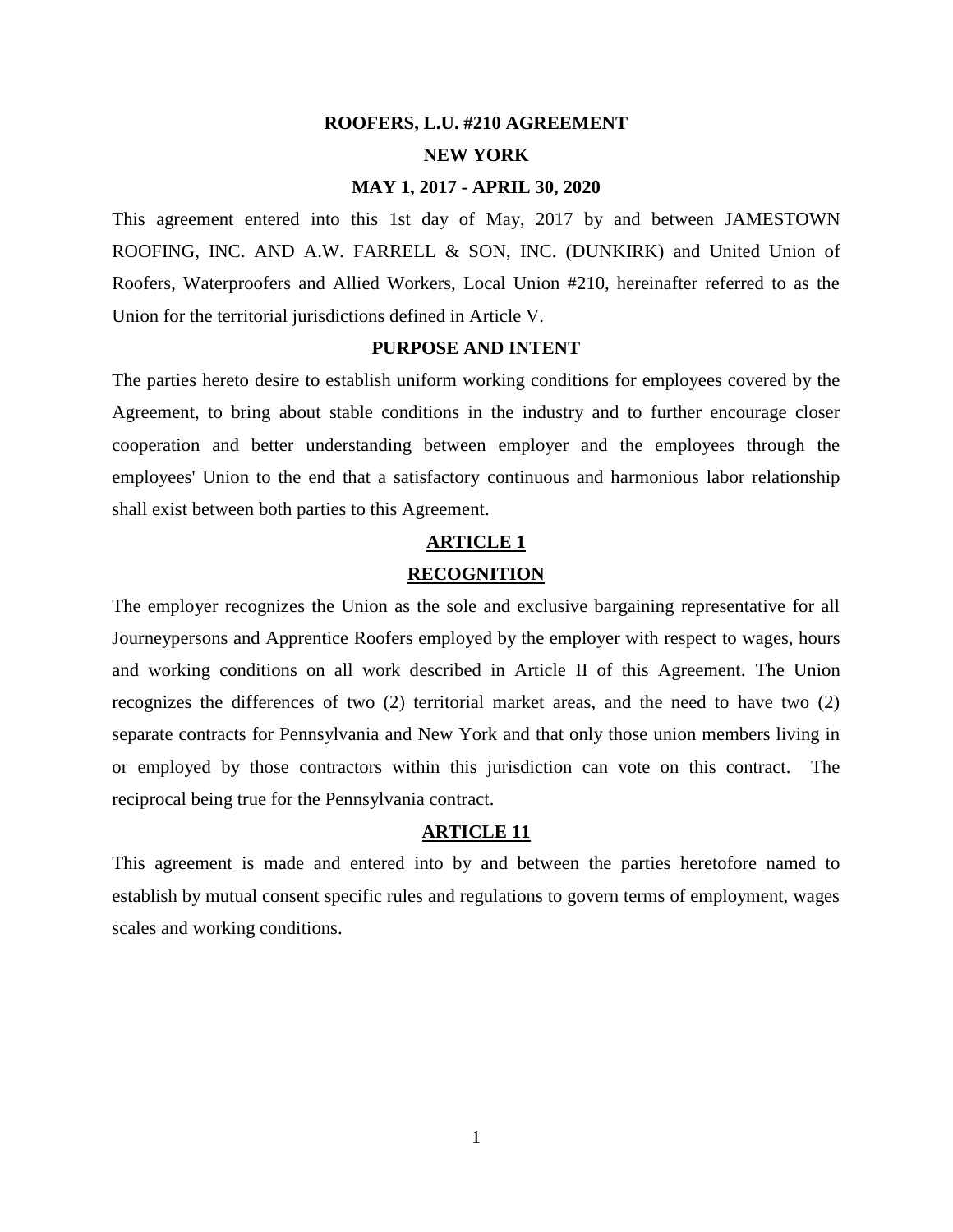### **ARTICLE 111 DEFINITIONS**

Section 1. Wherever the word employer is used in this agreement, it refers to either the employer or association of which the employer is a member, and it shall mean the first party, and whenever the word Union is used it shall mean the second party.

Section 2. The words "workers" or "employees" shall include journeyperson roofers, damp and waterproofers, and apprentices.

### **ARTICLE IV WORK JURISDICTION**

The terms of this agreement are hereby recognized and accepted as binding on both parties hereto and shall apply in the manner and under conditions specified herein to the application and installation of any and all slate where used for roofing of any size, shape or color, including flat or promenade slate, with necessary metal flashing to make water-tight; all tile where used for roofing of any size, shape or color, and in any manner laid with necessary metal flashing to make water-tight, all cementing in, on or around the said slate or tile roof, all laying of felt or paper beneath the above mentioned work, all dressing, punching and cutting of all roof slate or tile, all operation of slate cutting or punching machinery, all substitute material taking the place of slate or tile, as asbestos slate or tile, cement or composition tile, including shingles of wood and metal tiles, all removal of slate or tile roofing defined above where the same is to be laid, all forms of plastic slate, slag, gravel roofing, all kinds of asphalt and composition roofing, asphalt and fiberglass shingles, all rock asphalt mastic when used for damp and waterproofing, all compressed paper, chemically prepared paper and burlap when used for roofing or damp waterproofing purposes with or without coating, all damp resisting preparation when applied with a mop, three-knot brush, trowel, swab or spray systems in or outside of buildings, all damp course, sheeting or coating on all foundation work, all tarred floors, all laying of tile or brick, when laid in pitch tar, asphalt, mastic, marnolite, or any form of bitumen, all rubber sheeting, bituthene, P.V.C. or similar type sheet systems and any other type or material used for the type of water protection; and all other work in connection with or incidental thereto. The terms of this Agreement also apply to: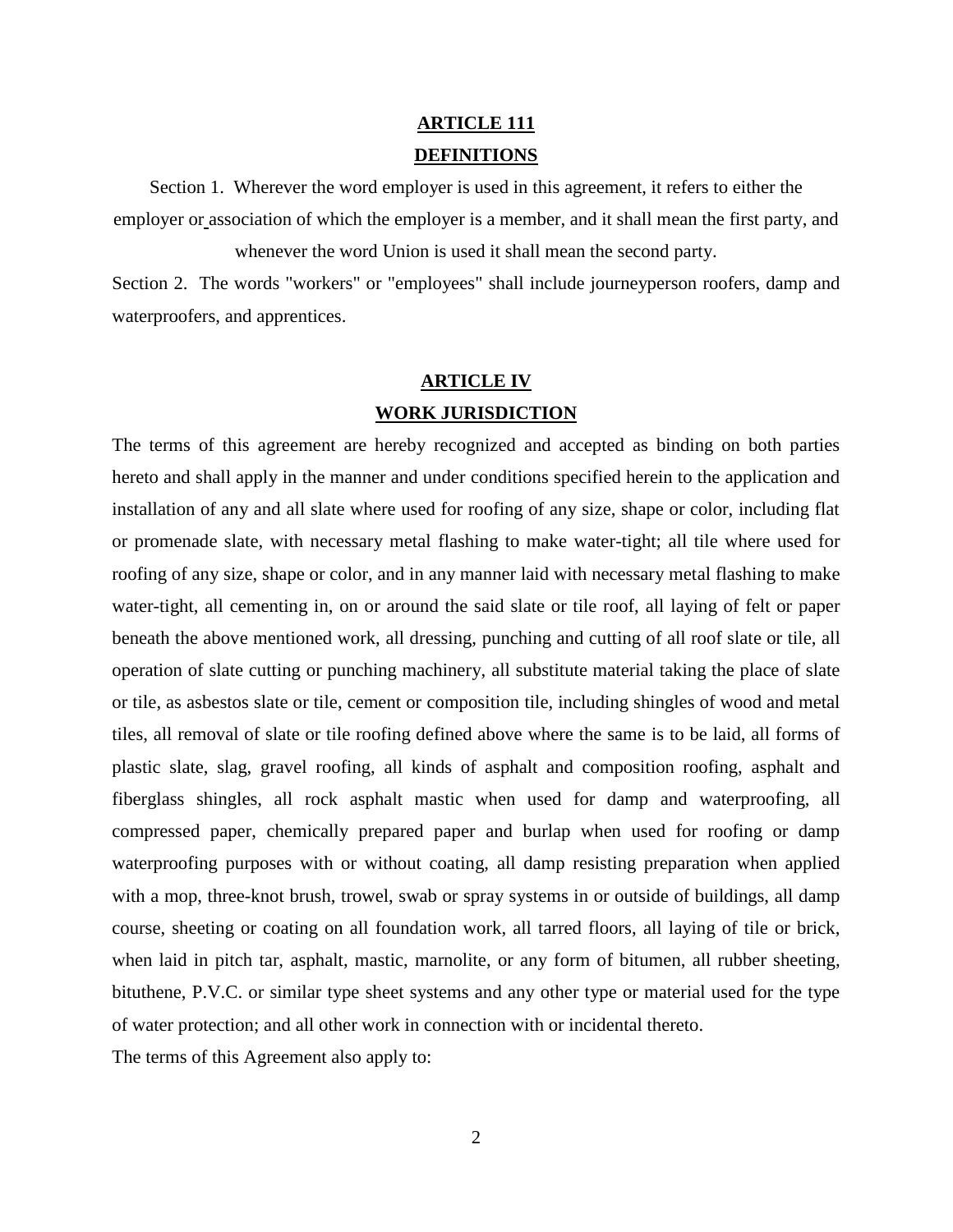-All forms of elastomeric and/or plastic (elastoplastic) roofing systems, both sheet and liquid applied, whether single-ply or multi-ply, ect. These shall include or not be limited to:

- (a) P.V.C. (polyvinyl chloride systems)
- (b) Butyl Rubber
- (c) EPDM (ethylene propylene diene monomer)
- (d) PIB (polyisobutylene)
- (e) CPE (chlorinated polyethylene)
- (f) ECB (ethylene-copolymer-bitumen and anthracite dust). Also known as modified or plasticized asphalts.

-All insulations applied with the above systems, whether laid dry, mechanically fastened, or attached with adhesives concurrent with waterproofing.

-All types of aggregates, blocks, bricks, or stones used as ballast on these elastoplastic systems, including placing and cutting of all roof protection and removal of such protection.

-All types of aggregates, blocks or stones used as ballast for Inverted Roofing Membrane Assembly (IRMA) roofs, or roof or similar construction where the insulation is laid over the roofing membrane.

-All sealing and caulking of seams and joints on these elasto-plastic systems to insure water tightness.

-All liquid-type elastoplastic preparations for roofing, damp, or waterproofing when applied with a squeegee, trowel, roller, or spray equipment, whether applied inside or outside of building.

-All sheet-type elastoplastic systems, whether single multi-ply for waterproofing either inside or outside of building.

-All priming of surfaces to be roofed, damp, or waterproofed whether done by roller, mop, swab, three-knot brush, or spray systems.

-All types of pre-formed panels used in waterproofing (Volclay, Etc.)

-All applications of protection boards to prevent damage to the dampproofing or waterproofing membrane by other crafts or during back filling operations, concurrent with waterproofing.

-All handling and unloading of roofing, damp, and waterproofing materials.

-All hoisting and storing of roofing, damp, and waterproofing materials.

-All types of spray-in-place foams such as urethane or polyurethane, and the coating that are applied over -them.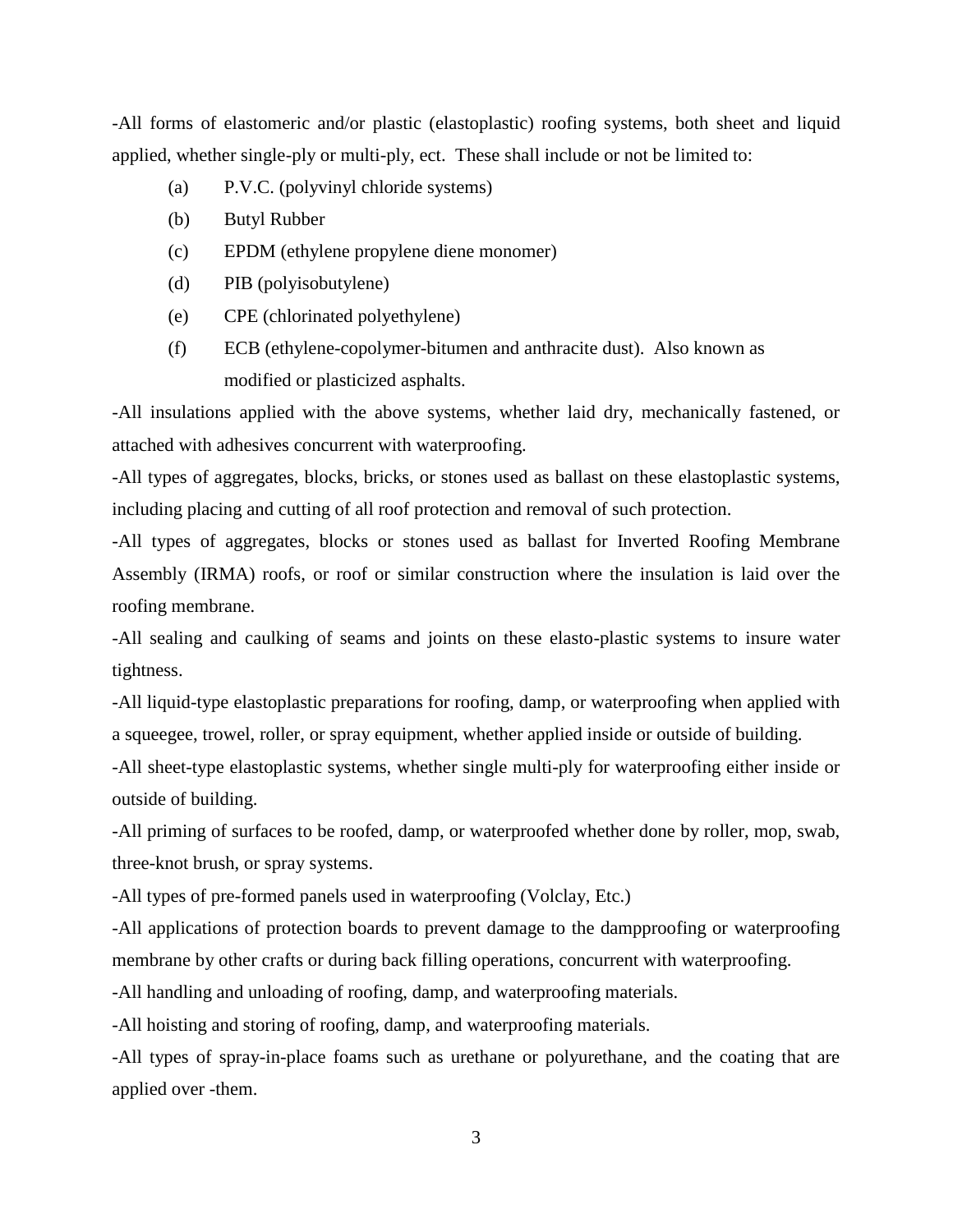-All types of restaurants, coatings, mastics and toppings when used for roof maintenance and repairs.

-All tear-off and/or removal (of any type of roofing), all spudding, sweeping, vacuuming and/or cleanup of any and all areas of any type where a roof is to be re-laid of any materials coming under the scopes of jurisdiction as outlined in Article III is to be applied. This includes all reroofing and new work.

#### **PRODUCTION**

Section 1. All power tools, related to the trade shall be considered tools of the trade and be operated by employees under this agreement.

### **ARTICLE V TERRITORIAL JURISDICTION**

This agreement shall apply and be effective in the Counties of Chautauqua, Cattaraugus and Allegany in the State of New York and shall also apply and be effective upon the happening of the events of circumstances as stated in Article VII through XI of this Agreement relating to wages and conditions.

### **ARTICLE VI HIRING**

Section 1. Except as qualified herein, employers shall hire roofers by advising the Union and giving it first opportunity to provide the required workers from its dispatch list or Joint Apprenticeship Program. When an employer requires such roofer or roofers, they shall notify the Union of the location of the work, starting time and date, and the number of workers needed. In referrals by the Union and/or hiring by the employer, there shall be no discrimination because of race, sex, color, creed, age, membership or non-membership in the Union. Requests by employers for particular roofers from this local jurisdiction possessing special skills and abilities shall be honored, if available, irrespective of their standing on the Union's dispatch list. Such workers may be contacted directly by the employer, provided that the person hired under this provision notify the Union of their employment, provided further that such notification shall not be the responsibility of the employer. The employer has the right to refuse employment to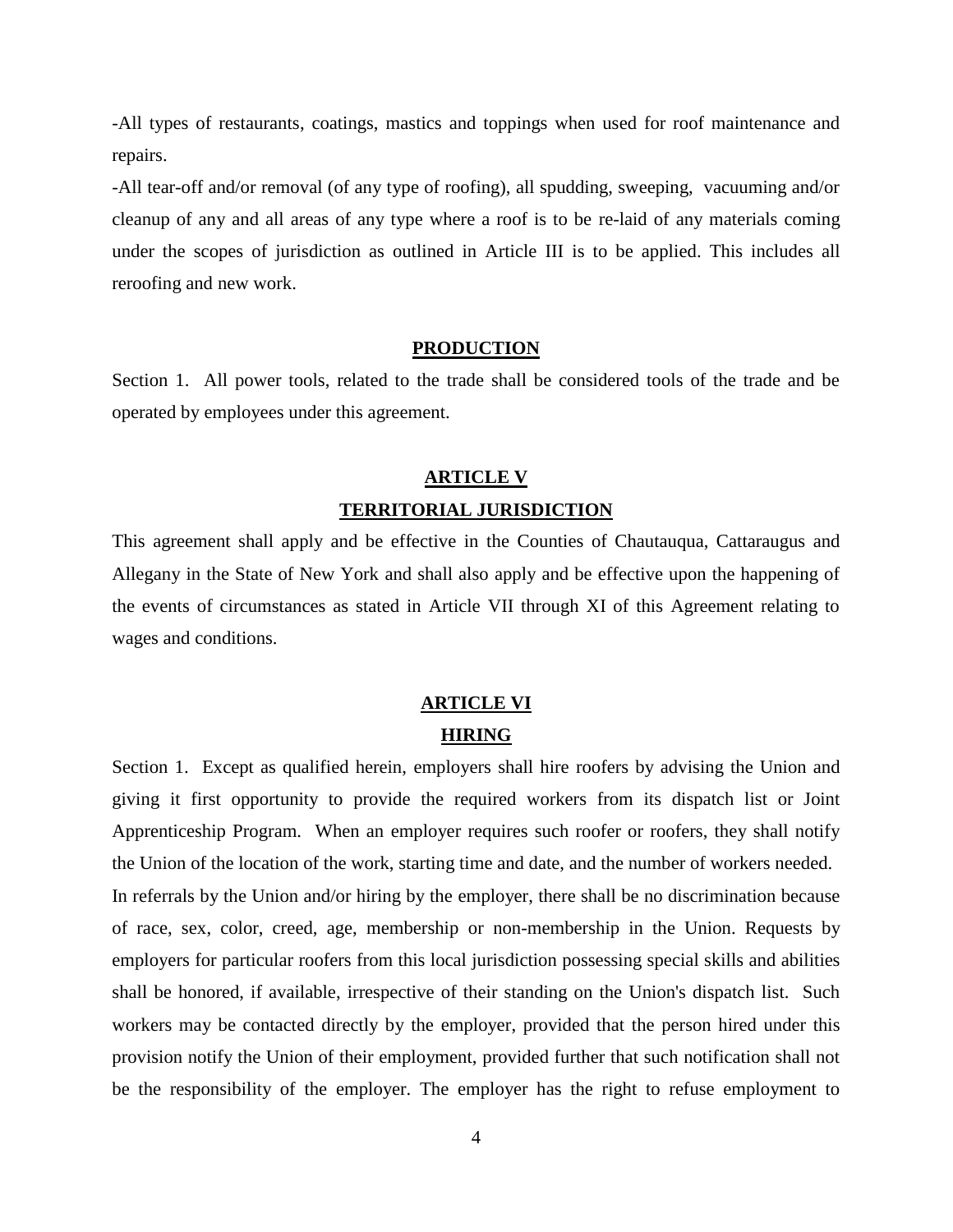anyone referred to him by the Union except for reasons of race, sex, color, creed, age or membership or non-membership in the union. If requests by employers to the Union for workers are not fulfilled within forty-eight (48) hours, Saturdays, Sundays, and holidays excepted, the employer may hire workers from any available source, provided he/she has met the requirements of the Joint Apprenticeship & Training Committee.

Section 2. It is the intent that there shall be no discrimination against either union or non-union workers.

#### **UNION SECURITY**

Section 1. After seven (7) days of employment, continuous or accumulative, all employees shall be required to become and remain members of the Union in good standing as a condition of employment during the term of this agreement. New employees hired after the effective date of this agreement and former employees who are non-members of the Union returning to work after such date must become members of the Union on the eighth (8th) day after the beginning or return to employment. The Union shall have the right to request, in writing, the discharge of workers for failure to pay dues or initiation fees.

Section 2. In the event that a worker fails to tender the admission fee or a member of the Union fails to maintain his/her membership in accordance with the provisions of this section the Union shall notify the employer in writing and such written notice shall constitute a request to the employer to discharge said individual workers within forty-eight (48) hours, Saturdays, Sundays, and holidays excluded, for failure to maintain continuous good standing in the Union in accordance with its rules above referred to in this paragraph.

### **ARTICLE VII WORKDAY-WORK WEEK**

Section 1. Forty (40) hours shall constitute a normal work week. All hours worked outside normal hours shall be compensated at the overtime rates as provided for in other sections of this agreement.

Section 2. A regular work day shall consist of eight (8) hours whether in a shop or the job.

Section 3. The regular work week shall consist of five (5) consecutive days, whether in a shop or on the job, beginning with Monday and ending with Friday of each week.

5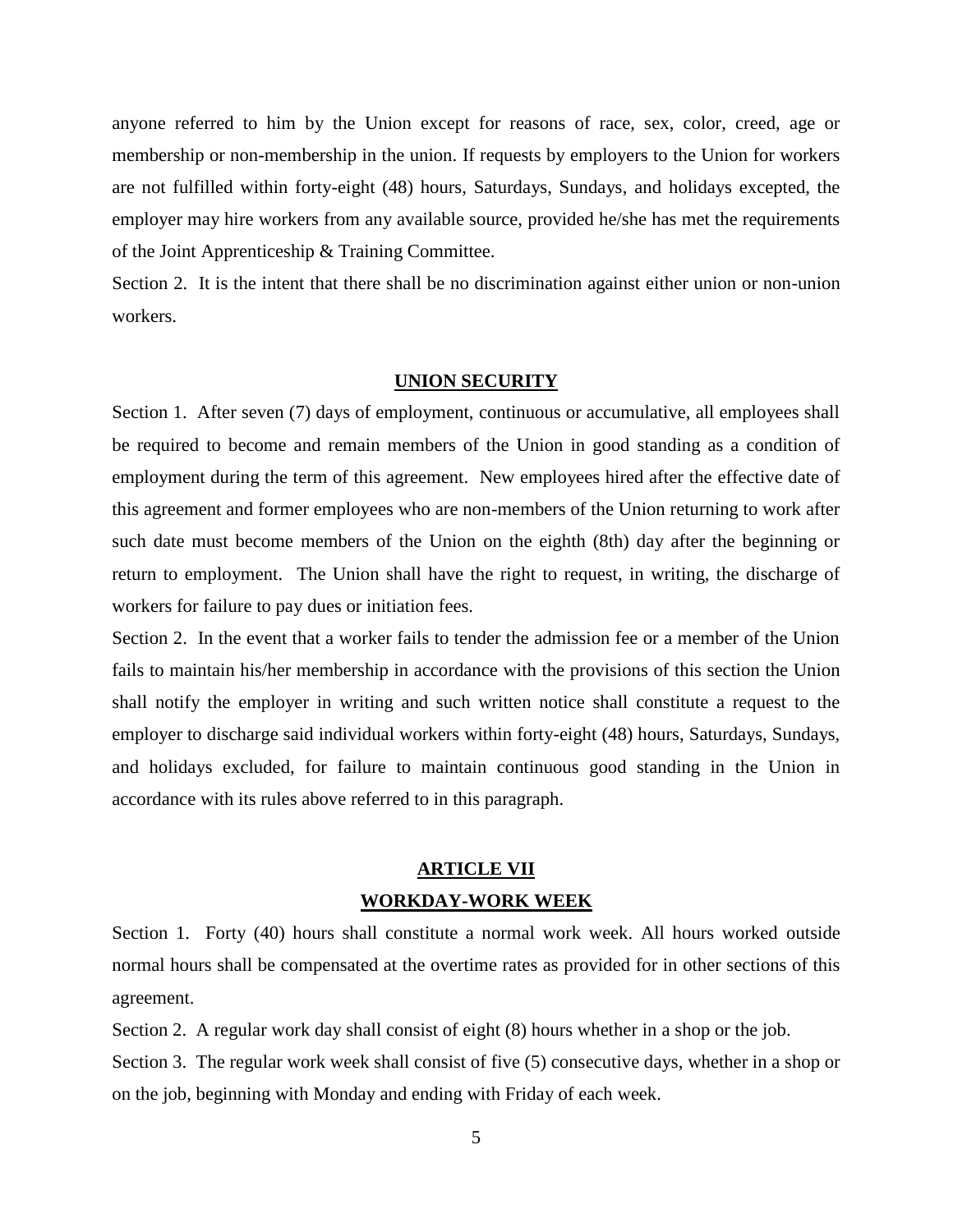All work as described in Article III performed during the hours specified herein, whether full or part time shall be recognized as regular hourly rate hereinafter specified.

Section 4. A one-half (1/2) hour unpaid lunch period shall be provided at approximately 12:00 Noon to 12:30 P.M.

#### **FLOATING DAY**

A floating day may be utilized, providing it is mutually agreed to by the employer and the employees and further that the Union office is notified no later than 9:00 A.M., the same day that the option to use the floating day is exercised. Names of all employees must be reported to the Roofer's Office as well as the starting time. The floating day will permit a crew to start anytime after 5:00 A.M. but not later than 8:00 A.M., and work an eight (8) hour day with overtime after eight (8) hours. This floating day may not be used on Sundays or Holidays.

#### **MAKE-UP DAY**

When work time is lost at a job site during the regular work week (Monday through Friday) due to inclement weather, the employer may schedule a make-up day of eight (8) hours at that job site on the Saturday following such loss, with all work on the make-up day to be paid at the regular straight time hourly rate.

The roofers who lost such time will be given the first opportunity to work the make-up day, but shall have the option to refuse such work. In case of such refusal, the employer may then request other roofers to work the make-up day. A roofer's refusal to work the make-up day will not affect his/her future assignments and he/she will not be discriminated against in such assignments because of the refusal.

When working a make-up day, should a roofer exceed forty, (40) hours worked during that work week, all hours over forty (40) hours shall be paid at time and one-half (1 1/2) the regular rate of wages.

This entire section shall be reviewed by the Union and the employer approximately thirty (30) days prior to May 1, 2018 & May 1, 2019. At that time, any documented abuses of the make-up day clause will be discussed, and negotiations held concerning the continuation of this clause. There shall be no strike or lockout because of such negotiations.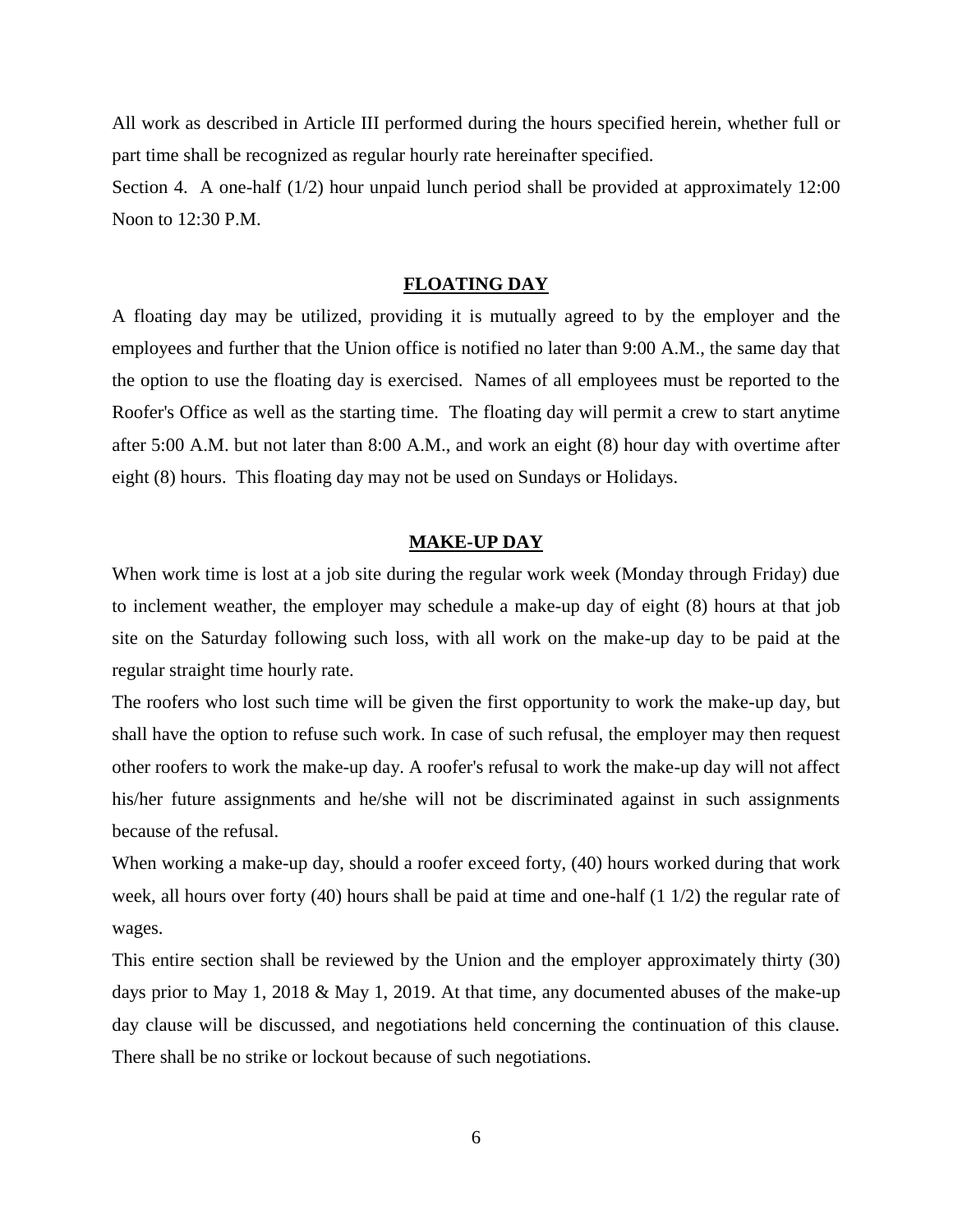#### **HOLIDAY-OVERTIME**

Section 1. All work performed on the hereinafter named Holidays and Sundays shall be paid for by the employer at the rate of two (2) times the regular rates of wages, the observed holidays shall be:

| NEW YEAR'S DAY | LABOR DAY               |
|----------------|-------------------------|
| MEMORIAL DAY   | <b>THANKSGIVING DAY</b> |
| JULY 4TH       | <b>CHRISTMAS DAY</b>    |

Section 2. All work performed on Saturday shall be paid at the rate of one and on-half  $(1\ 1/2)$ times the regular rate of wages.

Section 3. In the event one of the aforementioned holidays falls on a Saturday or Sunday the double time rate of pay shall be paid for all hours worked on the day that is legally designated as the holiday. Overtime work shall be at one and one-half (1 1/2) times the regular hourly rate and work on holidays shall be paid at two (2) times the regular hourly rate.

Section 4. Employees may be directed, at the employer's discretion, to report directly to the job site or to the shop, and workers shall be at their regular place of work until the regular quitting time.

#### **ARTICLE VIII**

#### **TRAVEL EXPENSE**

Section 1. When employed in the shop or on the job, within the area covered in Article II, employees shall be governed by the regular working hours specified herein.

Section 2. All transportation expense shall be based on a zone system as follows:

TRAVEL ZONE SYSTEM

| Free Zone         | 0 to 10 Miles  | No Expense       |
|-------------------|----------------|------------------|
| ZONE 1            | 10 to 13 Miles | $$1.05$ per day  |
| ZONE <sub>2</sub> | 13 to 18 Miles | $$3.85$ per day  |
| ZONE 3            | 18 to 23 Miles | $$7.35$ per day  |
| ZONE <sub>4</sub> | 23 to 28 Miles | $$10.85$ per day |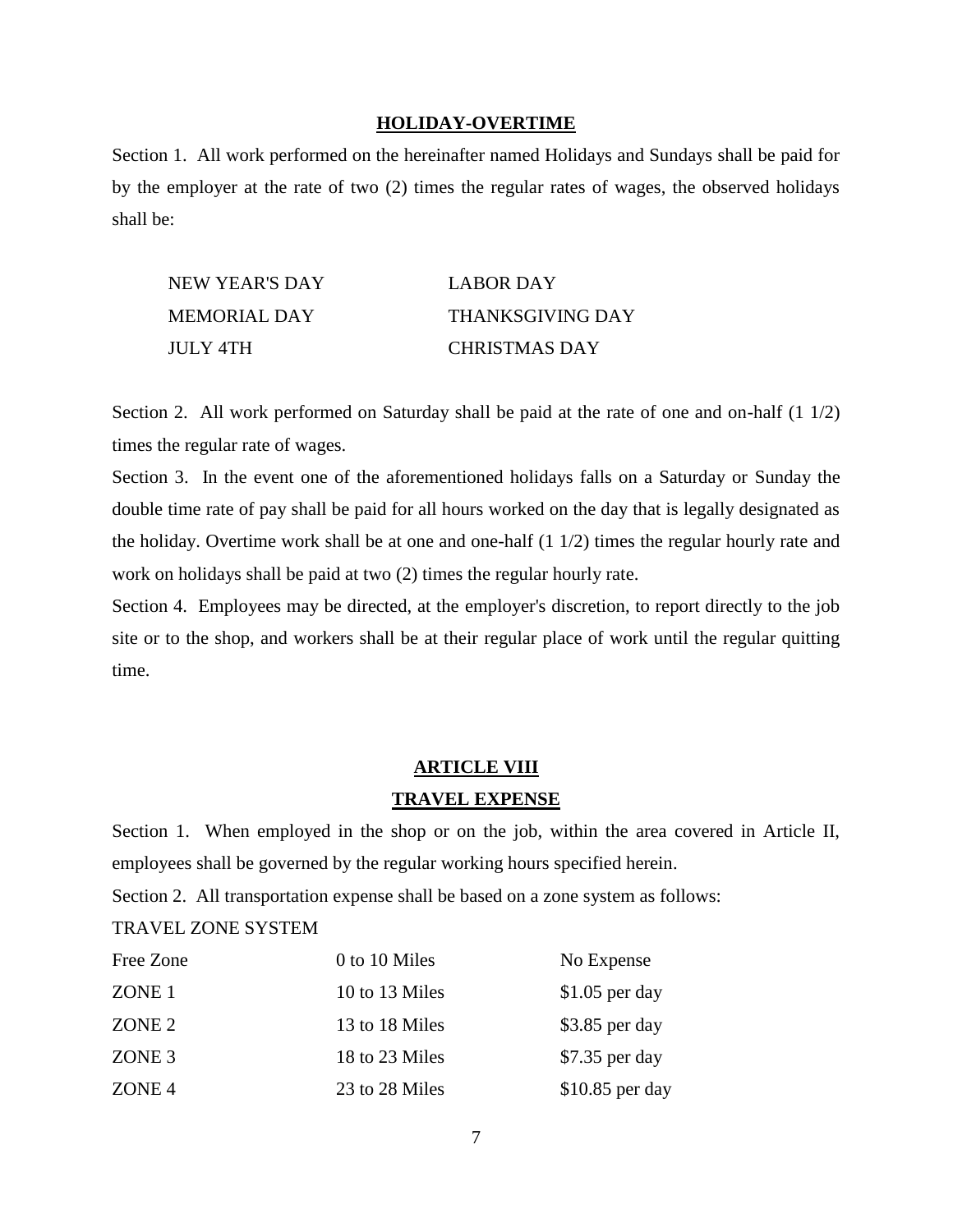| ZONE 5            | 28 to 33 Miles | $$14.35$ per day |
|-------------------|----------------|------------------|
| ZONE 6            | 33 to 38 Miles | \$17.85 per day  |
| ZONE 7            | 38 to 43 Miles | $$21.35$ per day |
| ZONE 8            | 43 to 48 Miles | $$24.85$ per day |
| ZONE <sub>9</sub> | 48 to 57 Miles | \$29.75 per day  |
| ZONE 10           | 57 to 66 Miles | $$36.05$ per day |
| ZONE 11           | 66 to 75 Miles | \$42.35 per day  |

Section 3. After 75 miles one way from contractors office and shop, add \$60.00 per roofer, per day expense for room and board with one round trip travel per week at \$.35 per mile. Five consecutive days worked would be four (4) days expense plus one round trip travel.

Section 4. These amounts as described in Section 2 shall be paid as expenses to each employee working these conditions. Travel pay past 75 mile zone shall be determined by air miles per miles on scale of legend on a good quality map with ruler from contractor's office and shop. Employers who have no shop in the jurisdiction of Local #210 shall have their radius center begin at Jamestown Post Office #1, Jamestown, New York.

All travel time between the hours of 8:00 A.M. and 4:30 P.M. shall be paid at the regular hourly rate. If an employee is asked to use his/her own vehicle between the hours of 8:00 A.M. and 4:30 P.M. to travel to or from the shop or job, he/she will be paid Thirty-Five cents (\$.35) per mile, plus his/her regular hourly rate.

# **ARTICLE IX**

#### **JOB TARGETING**

When the ratio of non-union is greater than Union contractors when bidding a new single ply rubber membrane job, the contractor may change the ratio of journeyperson to apprentice from **three (3) journeypersons to two (2) apprentices** to **two (2) apprentices to one (1) journeyperson** if the job meets the following criteria:

- 1. Job must be 300 squares or larger.
- 2. It must be new construction only.
- 3. The materials can only be single ply rubber membrane.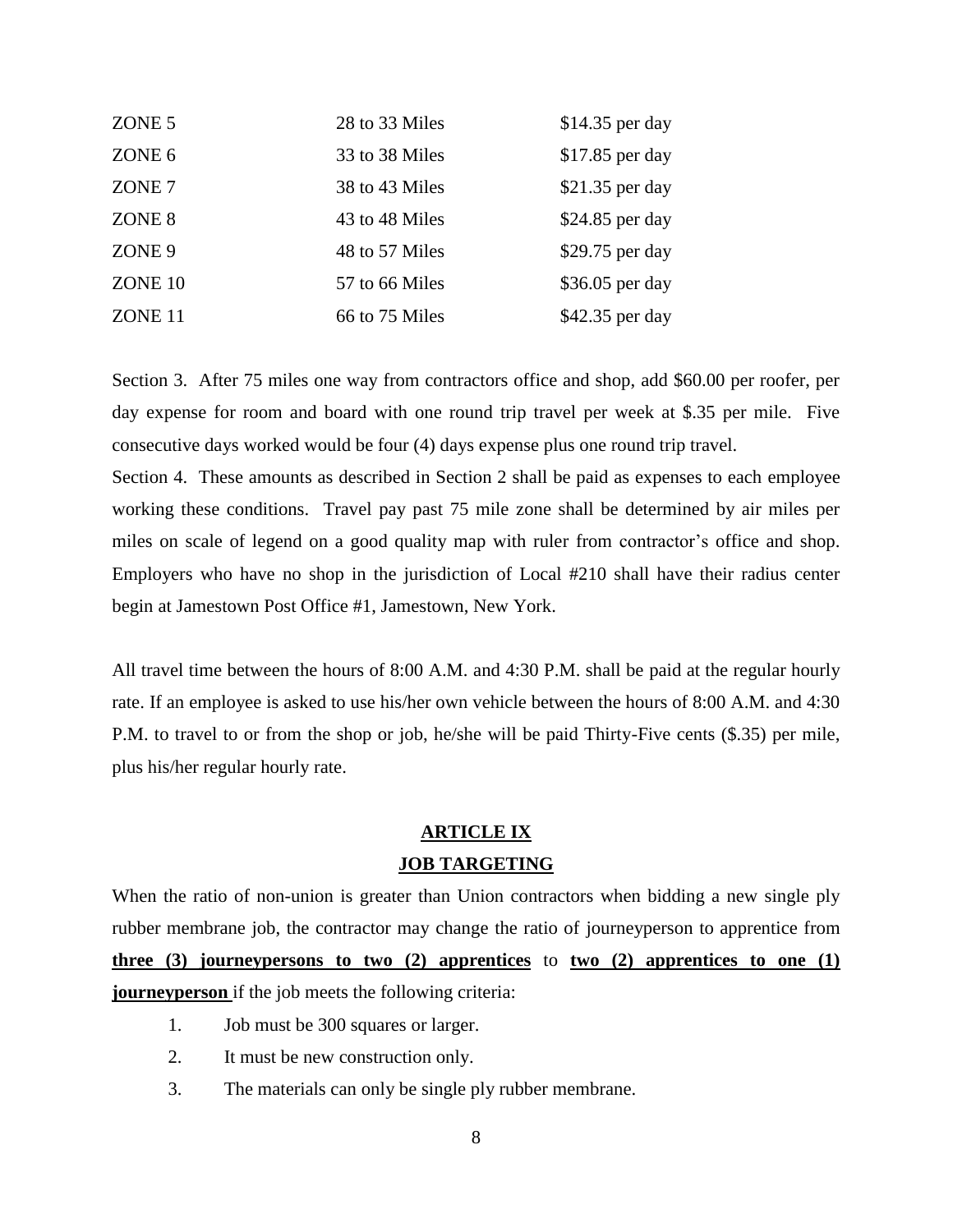4. Contractor must give at least a 10 day notice prior to bidding.

### **ARTICLE X WORK OUTSIDE OF JURISDICTION**

Section 1. The employer agrees that journeyperson roofers sent outside of the territorial jurisdiction specified in Article V to perform work specified in Article IV shall be paid at least the wage scale specified in this agreement, but in no case less than the wage scale of the Local Union in whose territorial jurisdiction they are employed, plus all necessary transportation, travel time, board and expense.

Section 2. The provisions of Section 1 shall also apply to all jobs located where no Local Union of the United Union of Roofers, Waterproofers and Allied Workers has territorial jurisdiction. Section 3. In applying the provisions of Section 1 of this Article, the term "Wage Scale" shall include the value of all applicable hourly contractual benefits in addition to the hourly wage rate. Section 4. Welfare benefit contributions shall not be duplicated.

Section 5. For contractors outside of jurisdiction of Local 210, wages shall be paid in cash in the shop or on the job at or before quitting time on Friday of each week, and no more than two (2) days will be withheld. Employees, when discharged, shall be paid in full.

#### **ARTICLE XI**

#### **WAGE RATES**

| May 1, 2017--------------------------Journeyperson----------\$1.25 per Hour Additional |                                                     |  |  |
|----------------------------------------------------------------------------------------|-----------------------------------------------------|--|--|
| May 1, 2018----------------------                                                      | --Journeyperson---------\$1.00 per Hour Additional  |  |  |
| May 1, 2019----<br>._____________.                                                     | --Journeyperson----------\$1.00 per Hour Additional |  |  |

Section 1. All residential work performed by workers will be 75% of the scale at the time of Agreement and all others applied to will be at the rate applied under Article XI.

Section 2. Employees who report for work by direction of the employer and not placed to work shall be entitled to two (2) hours pay at the established rate. This provision, however, shall not apply under conditions over which the employer has no control.

Section 3. The rate of pay for Steeple Jack work shall be two (2) times the regular hourly rate specified in this agreement.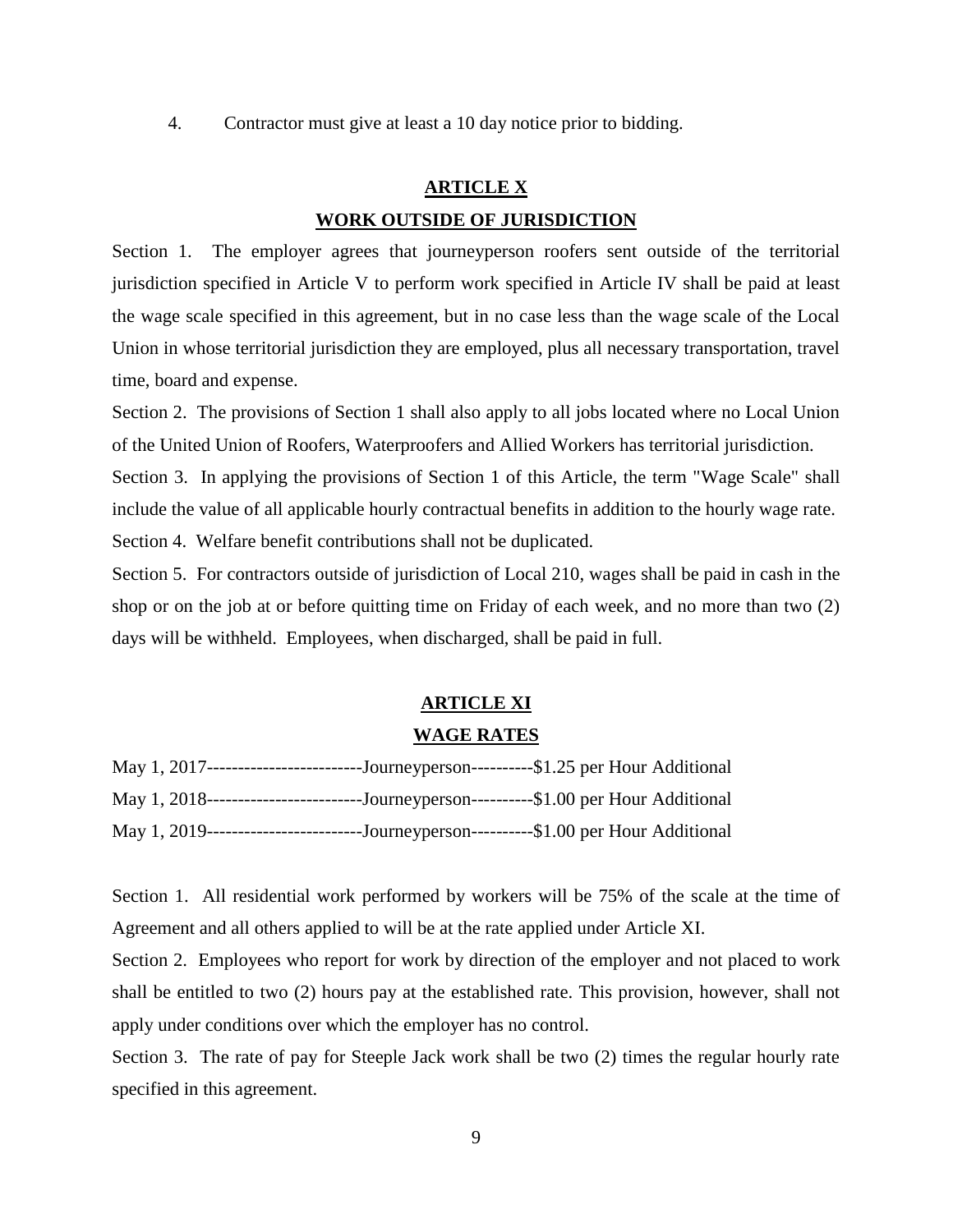Section 4. All employees must be paid their wages, overtime, and all other allowances provided by this agreement every week. Payroll checks must be available on Thursday at the job site or no later than the end of the business day at the shop. At the employee's request, check may be mailed or direct deposit. Check is to show the number of hours worked at the appropriate rates of pay. Travel to be paid on a separate check. Time worked as foreperson and temporary forepersons shall be paid the week worked.

If a holiday is on a Thursday, Wednesday shall be payday.

When an employee is laid off, all wages, overtime, and all other allowances shall be paid to the employee.

### **ARTICLE XII ASBESTOS PAY**

Section 1. In addition to the regular wage rates there is an asbestos abatement rate of one (\$1.00) per hour. This rate is effective in Erie, Crawford, Venango, McKean, Potter, and Warren Counties in Pennsylvania. Chautauqua, Cattaraugus, and Allegany Counties in New York and any additional territorial jurisdiction assigned by the United Union of Roofers, Waterproofers, and Allied Workers.

Section 2. This rate applies whenever a roofer must wear a respirator or suit mandated by the Federal E.P.A. or the state of New York when members are working on any asbestos abatement job.

#### **ARTICLE XIII**

#### **WORK DUES**

Section 1. The United Union of Roofers, Waterproofers, and Allied Workers, Local #210 at a special meeting called for that purpose agreed to have their employer deduct from their wage, four and one-half percent (5 1/2%) per hour of base rate, work dues, required monthly dues and initiation fees upon receipt of the employees signed authorization card(s).

Section 2. Monies collected shall be sent to Roofers Union Local #210, 4901 East Lake Rd., Erie, Pennsylvania 16511, by the fifteenth (15th) day of the month following the period of the report and reported on forms supplied for that purpose.

Section 3. In the event an employer shall become delinquent in or fail to make payment of the deductions as required herein, such delinquency or failure shall not be subject to arbitration and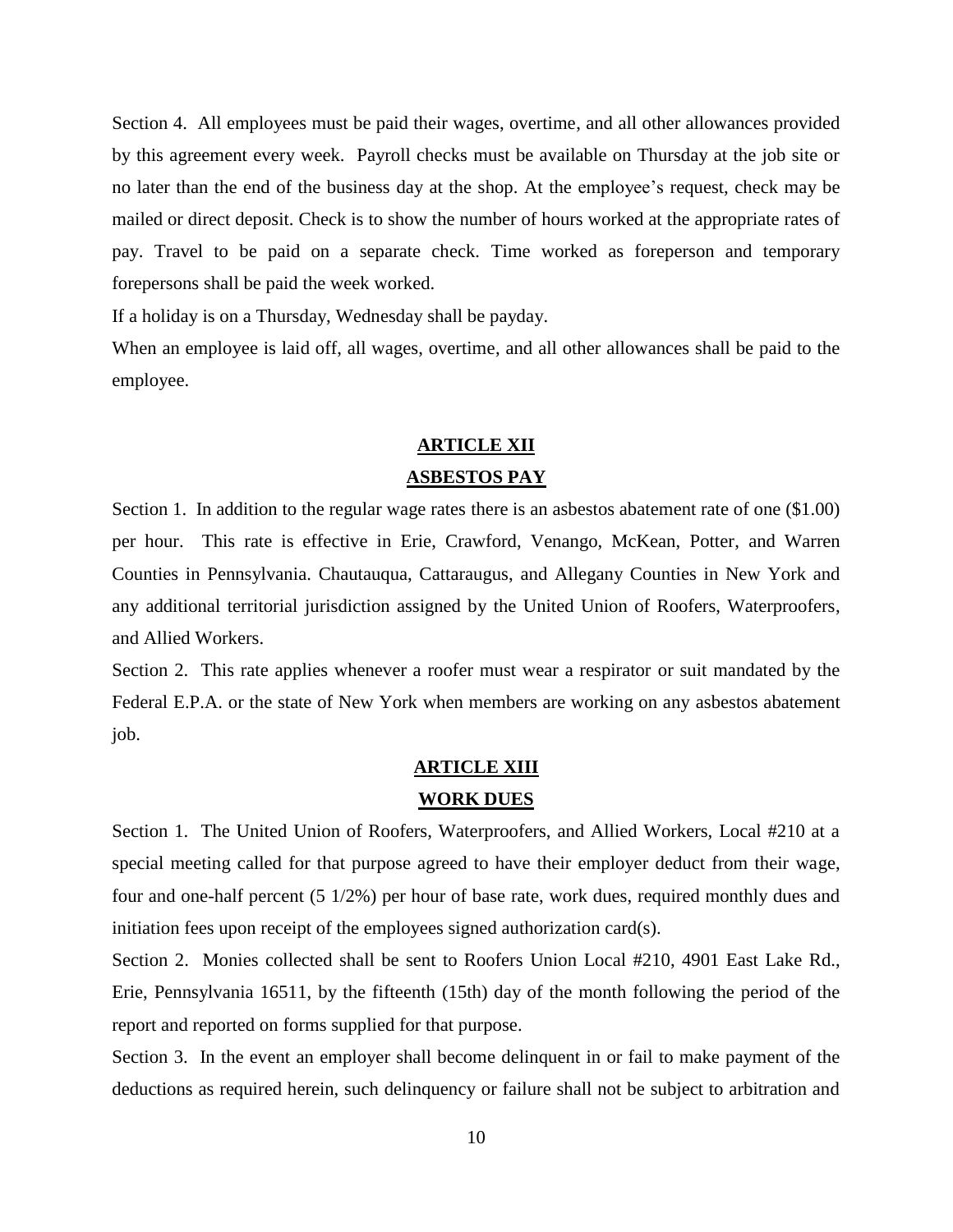the Local Union may consider such delinquency or failure as an immediate breach of this collective bargaining agreement.

Section 4. The Union agrees to indemnify and save the employer harmless against any and all claims, demands, suits, or other forms of liability that may arise of or by reason of any action taken by the employer for the purpose of complying with the provisions of the working dues deduction or in reliance on any list, notice assignment, or authorization card furnished under such provision.

### **ARTICLE XIV FOREPERSON**

Section 1. Foreperson is a journeyperson roofer, appointed by the employer solely for his/her purpose to see to it that the other employees properly and satisfactorily execute and complete their work.

Section 2. A foreperson shall have no authority to lay off, hire or fire any employee.

Section 3. A foreperson plus two (2) roofers shall be paid \$2.50 per hour over and above the established journeyperson's rate. A foreperson plus nine (9) roofers shall be paid \$3.00 per hour over and above the established journeyperson's rate.

### **ARTICLE XV**

#### **WATER JUGS**

Water jugs shall be provided for all jobs, OSHA approved jugs, with ice and disposable paper cups.

#### **TOILET FACILITIES**

On jobs where toilets are not available outside the occupied premises of the job, the roofing contractor shall provide such facilities.

#### **TOOLS**

Tools of the employees shall be: hammer, trowel, knives, scissors, seam roller, tape measure, chalk line, and wrench. Employers shall furnish all other tools including knife blades.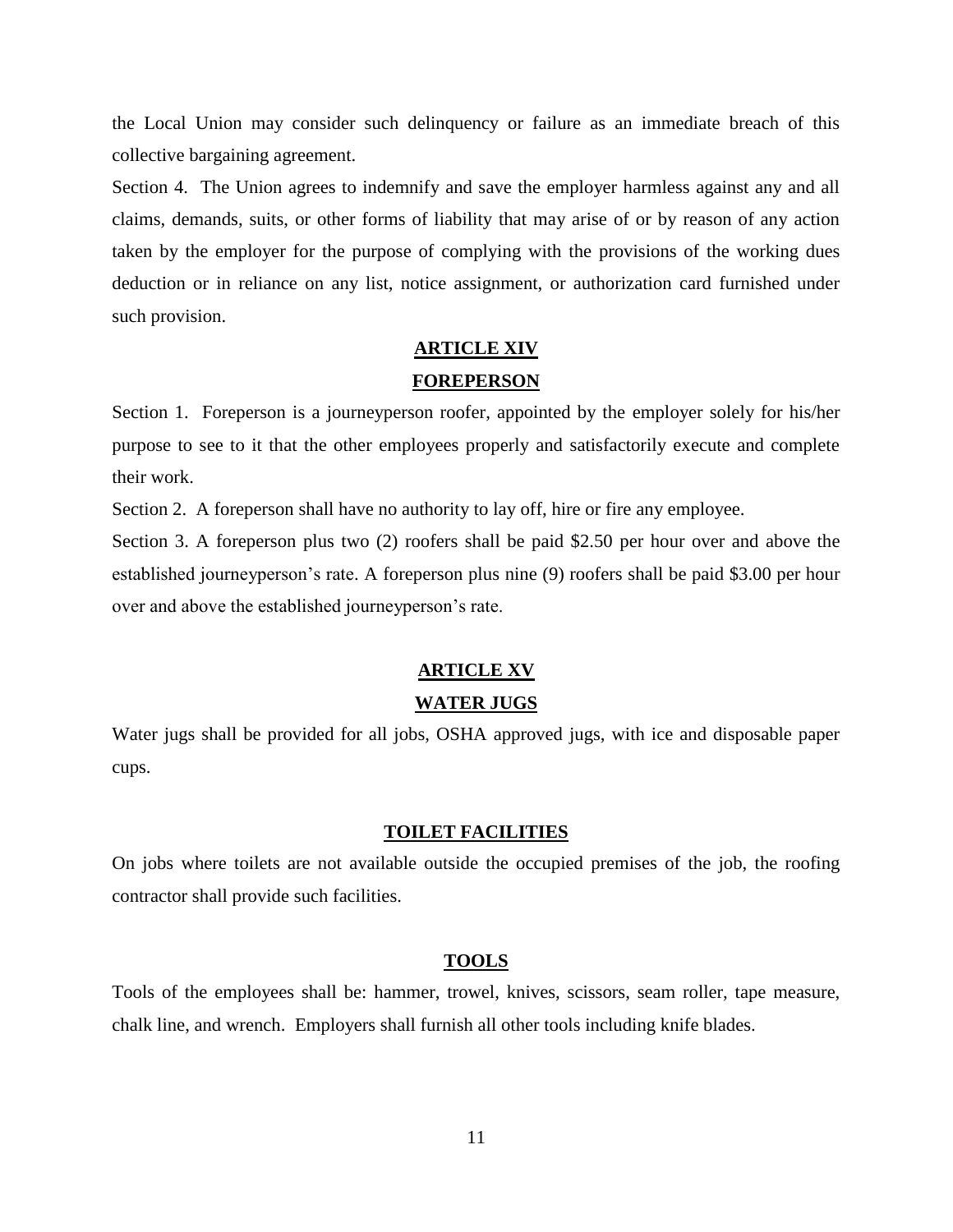### **ARTICLE XVI VACATION**

All members of Roofers Union Local #210 have the option to have vacation savings deducted. This amount is deducted from the member's net pay and shall be deposited in the bank or financial institution of the union member's choice, at the end of week.

### **ARTICLE XVII SAFETY**

No employees shall be required to work alone under any hazardous conditions. Contractor is to supply all safety equipment for asbestos removal or tear-off. Contractor is to supply all tools, equipment, suits, respirators, and any necessary items needed for asbestos removal or tear-off.

#### **TRANSPORTATION**

Workers shall not be required as a condition of employment to furnish the use of automobile or other conveyance to transport workers, tools, equipment, or materials from shop to job, from job to job, or from job to shop: facilities for such transportation shall be provided by the employer. This provision shall not restrict the use of an automobile or other conveyance to transport its owner and personal tools from home to shop or job at starting time or from shop to job to home at quitting time.

#### **FRINGE OPTION**

Section 1. The Union shall have the option of using all or any part of the increase scheduled for each year for improvement of, or payment of costs of any existing fringe benefits, such as pension, welfare, apprentice training, or dues, provided that the Union gives the employer written notice of its election to do so by registered letter sent to the employers office at least sixty (60) before the effective date of the scheduled increase, specifying in said notice the benefit for which the money is to be used and the amount of the increase to be applied for this purpose. An equal number of employers and union representatives will review any of the fringe options with a majority vote required to pass any such resolutions in regard to this matter.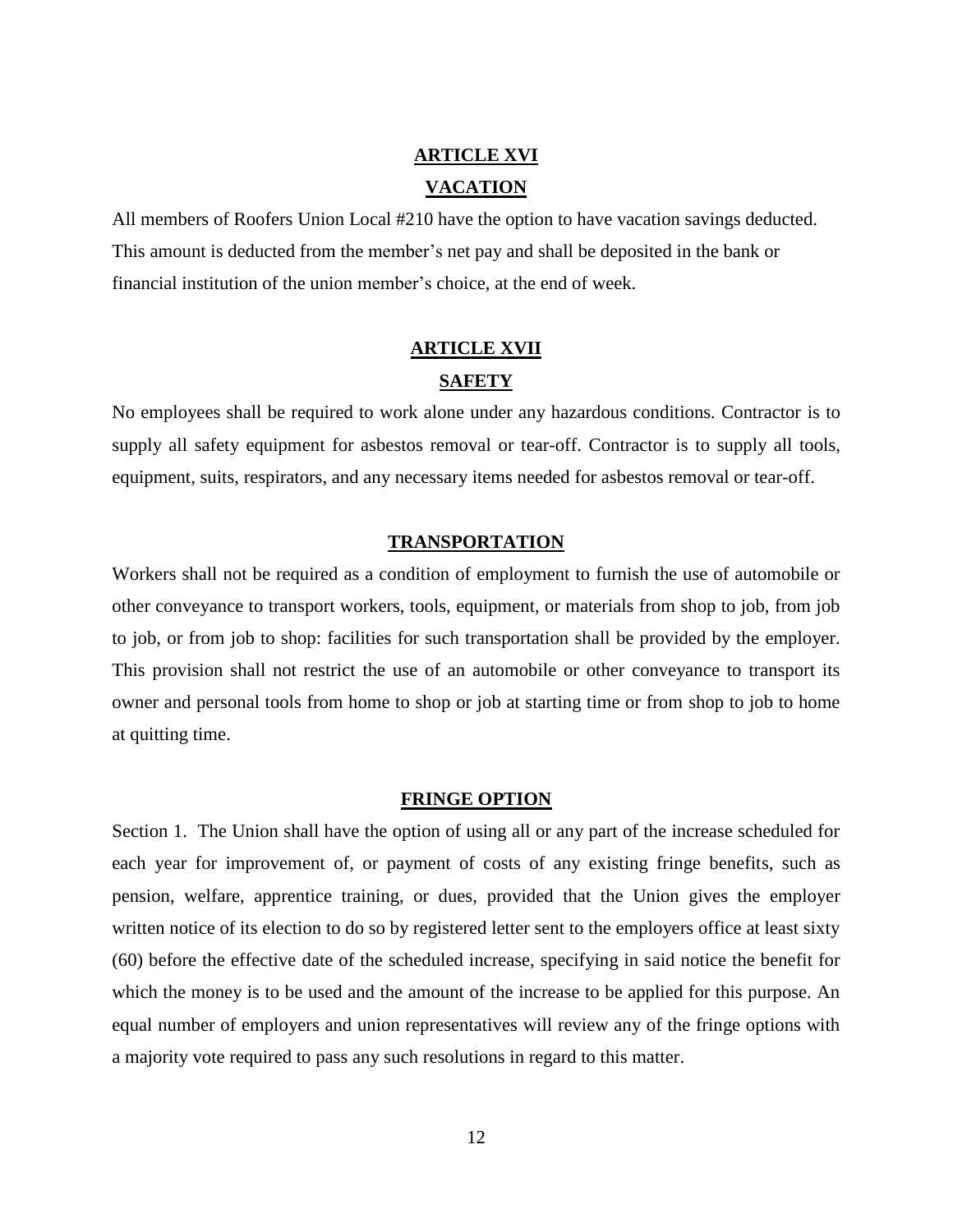### **ARTICLE XVIII WORK REQUIREMENTS**

Section 1. Journeyperson roofers and apprentices covered by this agreement shall provide for themselves all necessary hand tools. The employer will supply employees with necessary safety equipment in accordance with state, federal, and OSHA requirements.

Section 2. Journeyperson roofers and apprentices covered by this agreement shall not be permitted or required, as a condition of employment, to furnish the use of automobile or other conveyance to transport workers, tools, equipment, or materials from shop to job, from job to job, from job to shop, facilities for such transportation to be provided by the employer. This provision shall not restrict the use of an automobile or other conveyance to transport its owner and personal tools from home to shop or job at starting time or from job to home at quitting time.

### **ARTICLE XIX GRIEVANCES AND DISPUTES**

Section 1. It is stipulated and agreed by and between the parties to this agreement that all complaints, grievances or disputes with references to the provision, interpretation or enforcement of this agreement which cannot be settled directly by the employer and the union within fifteen (15) days after they have arisen shall be referred to a Joint Adjustment Board upon written notice of either party. The Joint Adjustment Board shall meet within three (3) working days after notice has been given by either side and shall render a decision which shall be final and binding upon all parties concerned. In the event that the Adjustment Board becomes dead locked within three (3) days after meeting and then the New York State Board of Mediation shall be requested to furnish a staff arbitrator to resolve the dispute.

Section 2. Nothing contained in this article shall apply to any controversy or dispute arising out of any notice of re-opening of this agreement as provide in Article XXVIII there of.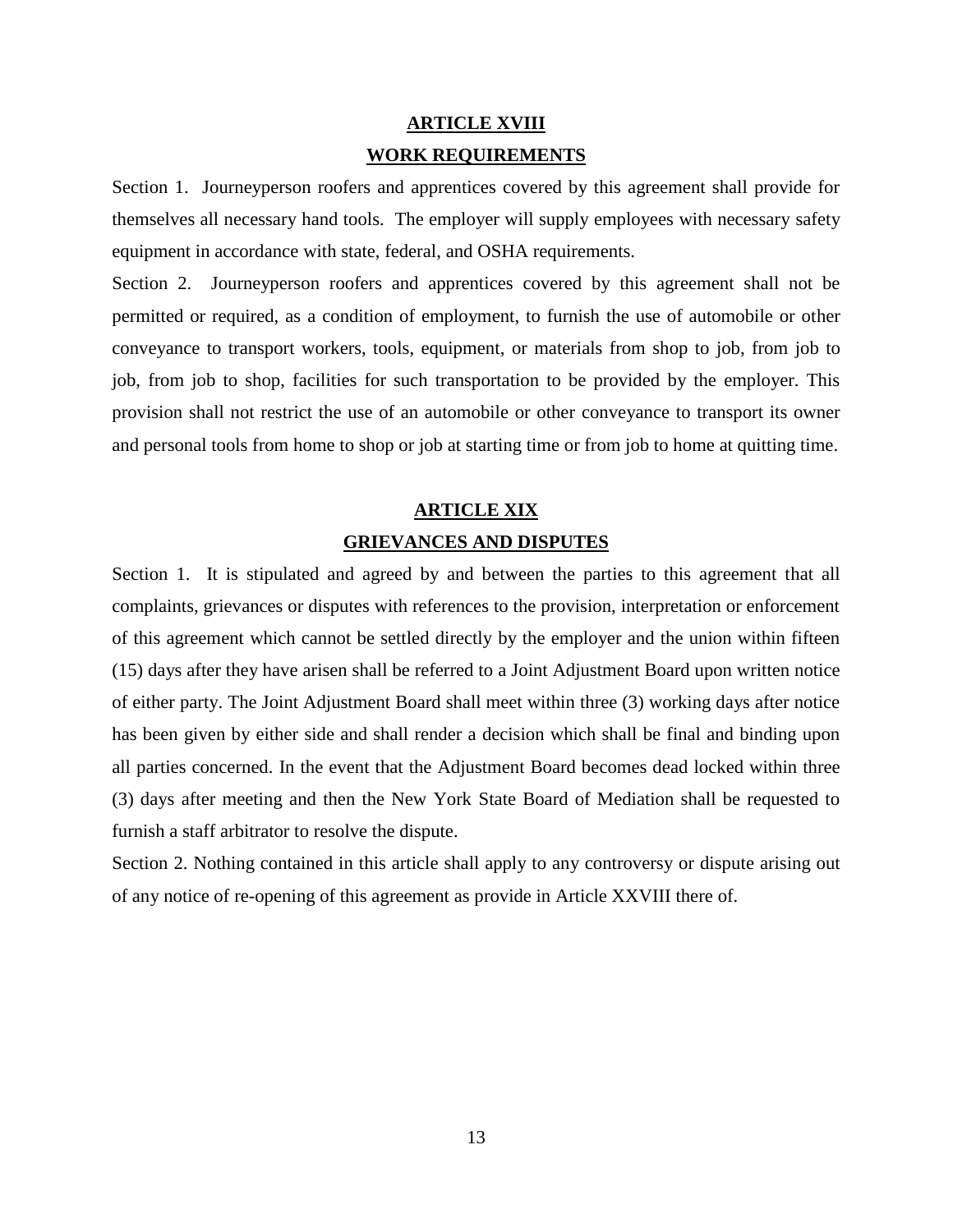### **ARTICLE XX JOINT APPRENTICESHIP FUND**

Effective May 1, 1980 a Joint Apprenticeship Training Committee was established between Roofers Union Local #210, Erie, Pennsylvania and the contractors in signed agreement to Local #210. Said committee shall consist of equal representation from the Local #210 and the contractors in signed agreement to Local #210 and said committee shall determine all standards, regulations, and requirements for the conduct of apprentice training.

Each employer shall contribute Twenty-Five cents  $(\$.25)$  per hour for each hour worked by employees covered by this agreement to the Roofers Joint Apprenticeship Training Fund. Said contribution shall be made payable to Roofers Union Local #210, 4901 East Lake Rd, Erie, PA. 16511. Said contributions must be in Roofers Union Local #210 office not later than the fifteenth (15th) day after the month in which the work was performed.

Periodically, the employers and the union shall review the Joint Apprenticeship Training Fund account to see that sufficient monies are in the fund to cover the necessary expenses of the program.

There will be meetings held every quarter to conduct the business of the Joint Apprenticeship Training Committee to be attended by both union and contractor representatives.

#### **ARTICLE XXI**

#### **APPRENTICESHIP**

Section 1. All qualified apprentices shall be under the supervision and control of a Joint Apprentice Committee composed of six (6) members, three (3) of whom shall be selected by the employer and three (3) by the Union. Said Joint Apprentice Committee shall formulate and make operative such rules and regulations as they may deem necessary and which do not conflict with the specific, conditions of qualified apprentices and the operation of any adequate apprentice system, to meet the needs and requirements of the trade. They are also registered with the New York State Department of Labor. Said rules and regulations when formulated and adopted by the parties hereto shall be recognized as a part of this agreement.

Section 2. The Joint Apprentice Committee designated herein shall serve for the life of this agreement, except that vacancies in said Joint Apprentice Committee caused by resignation or otherwise may be filled by either party hereto, and it is hereby mutually agreed by both parties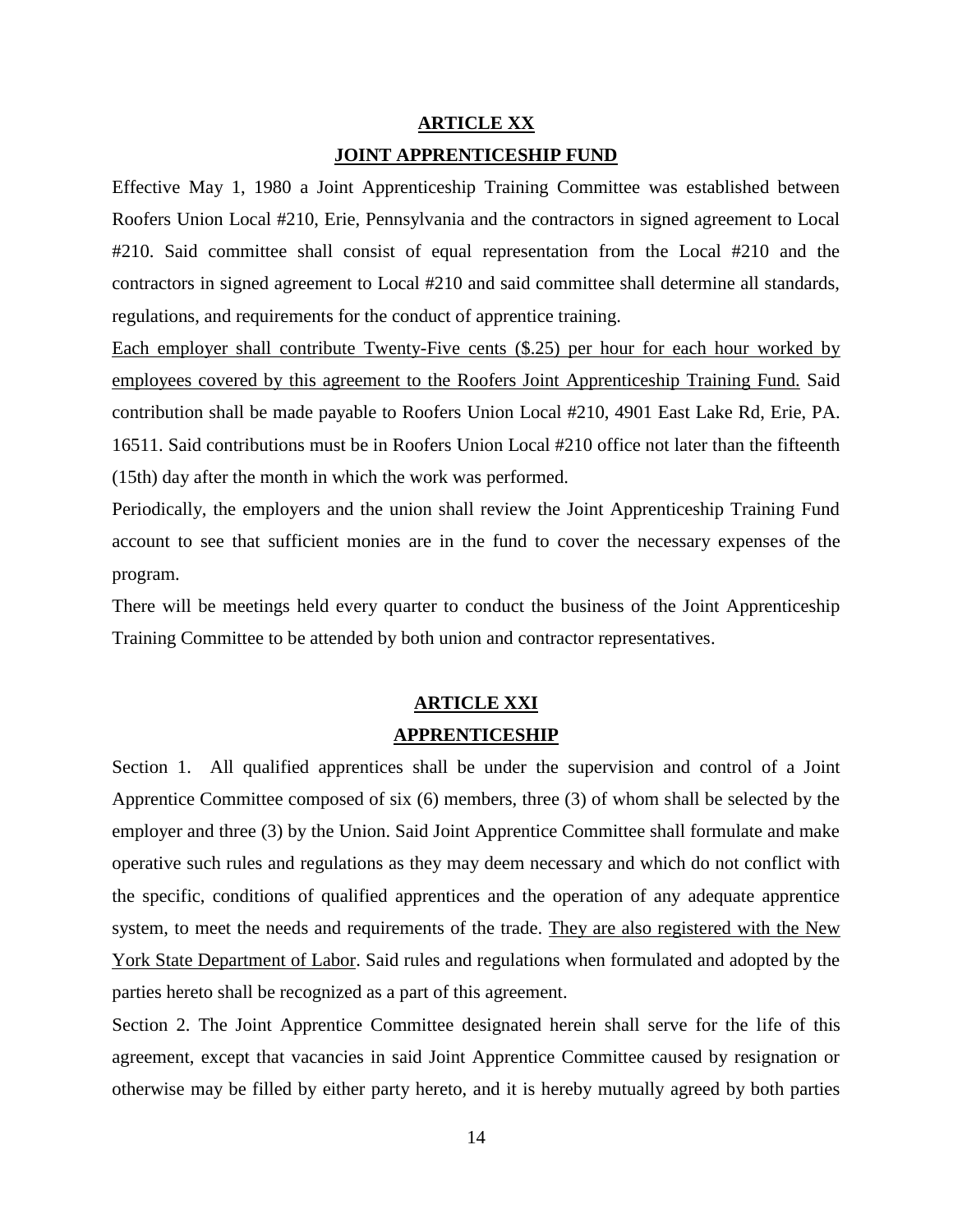hereto that they will individually and collectively cooperate to the extent that qualified apprentices be given every opportunity to secure proper technical and practical education experience in the trade under the supervision of the Joint Apprentice Committee.

Section 3. It is hereby agreed that the employer shall be entitled to apply to the Joint Apprentice Committee on the basis of two (2) apprentices for each three (3) journeypersons regularly employed throughout the year, and said ratio shall govern the consideration and granting of apprentices by the Joint Apprentice Committee.

Section 4. All applicants for apprenticeship shall be at least 18 years of age and each apprentice shall serve an apprenticeship of three (3) years including required hours in Section 5, and such apprentices shall not be put in charge of work on any job and shall work under the supervision of a journeyperson until apprenticeship term has been completed and they are a qualified journeyperson.

Section 5. Terms of this agreement are to govern eligibility, registration, education, transfer, wages, and hours worked. A graduated wage scale for apprentices shall be established and maintained on the following percentage basis of the established wage rate of a roofer journeyperson. 144 class hours per year will count in total hours.

| 1st Increment   | 1500 Hours       | \$.25 per Hour Pension | 50%  |
|-----------------|------------------|------------------------|------|
| 2nd Increment   | 750 Hours        | <b>Full Benefits</b>   | 60%  |
| 3rd Increment   | 750 Hours        | <b>Full Benefits</b>   | 70%  |
| $4th$ Increment | 750 Hours        | <b>Full Benefits</b>   | 80%  |
| $5th$ Increment | 750 Hours        | <b>Full Benefits</b>   | 90%  |
| Journeyperson   | 4500 Hours total | <b>Full Benefits</b>   | 100% |

### **ARTICLE XXII HEALTH & WELFARE**

Section 1. For the purpose of Health & Welfare contributions, Roofers Local Union #210 and Signatory Contractors, and the Roofers Joint Health and Welfare Plan are to be considered as contributing employers.

Section 2. It is agreed that effective May 1, 2017, all employers shall contribute \$8.20 per hour for each and every hour worked by the employees covered by this agreement. This contribution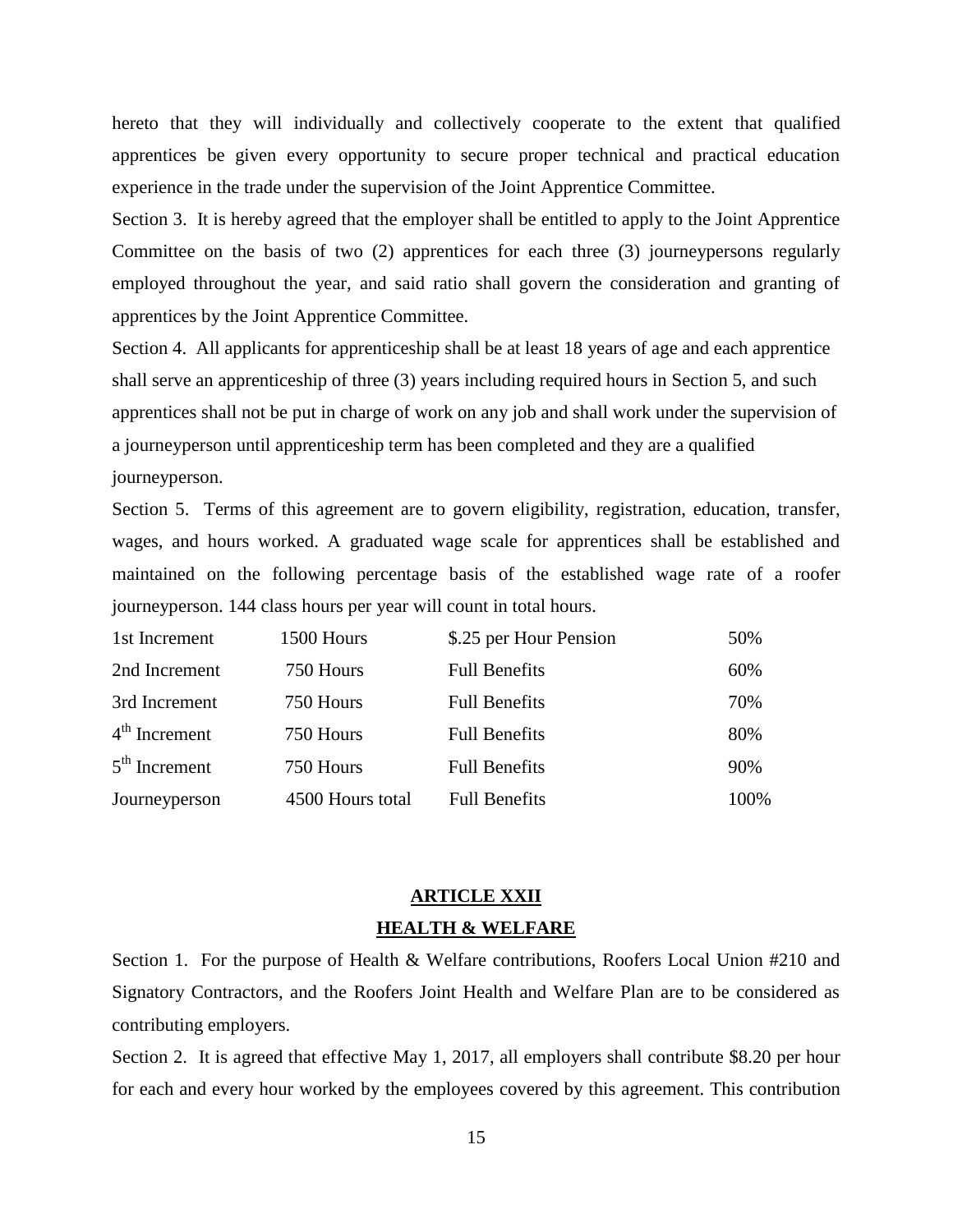is sent to Roofers Union Local #210, 4901 East Lake Rd, Erie PA 16511 or designated bank depository with a copy of the check deposited sent to Roofers Union Local #210 office. Failure to do so shall be a direct violation of this agreement. The union or its representatives, agents or officers shall file charges in a court of law having jurisdiction for violation of the above. Contributions shall be submitted on forms supplied by said fund which states the name, social security number and the hours worked by each employee and made payable to the Roofers Joint Health and Welfare Fund.

Section 3. All payments to the Roofers Joint Health and Welfare Plan shall be paid by the 10th day of the month following the month in which the hours were worked. On the 17th day of the month following the month in which the hours were worked, the Roofers Joint Health & Welfare Plan office will publish a delinquency list. The delinquent employer will then have until the 25th day of that month to remit the monies due and then if the monies have not been paid, the plan attorney and the union will be notified to commence legal proceedings. The plan will charge, in addition to the past due contributions, a service charge of 10% of the amount due, together with the costs incurred by the trustees in collecting such delinquent accounts, including but not limited to reasonable attorneys' fees, court costs and disbursements. The union shall have the right to remove employees from the job to enforce this provision, notwithstanding any other provision of the agreement. All payments shall be made to the fund as designated on the employers reporting form.

#### **ARTICLE XXIII**

#### **PENSION**

Section 1. The National Roofing Industry Pension Fund ("Trust Fund") was created pursuant to the terms of a certain Agreement and Declaration of Trust date July 7, 1966, as thereafter amended.

Section 2. The International Union with which this Local Union is affiliated pursuant to authority granted to it by Convention action has, by agreement with Employer created and established a Pension Fund designated as the National Roofing Industry Pension Fund, hereafter referred to as the "Pension Fund".

Section 2a. The employer agrees to pay to the Pension Fund on behalf of each employee covered by this agreement; the sum of Three Dollars and Fifty-Six cents, (\$3.56) per hour for each hour

16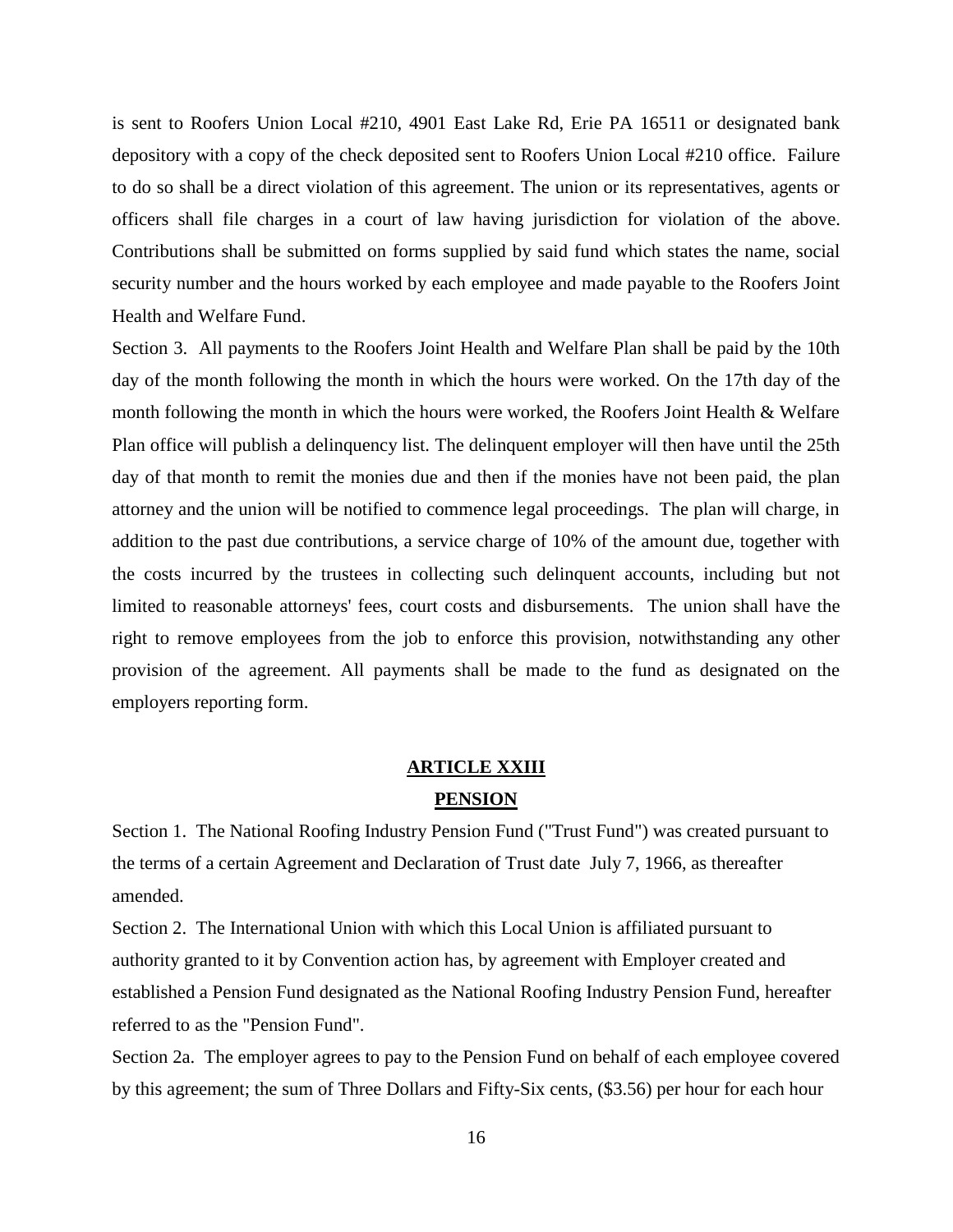worked as of May 1, 2017 and is subject to increase according to the body as of May 1, 2018 & May 1, 2019.

Section 3. The payments shall be used by the Pension Fund to provide retirement benefits for eligible employees in accordance with the Pension Fund as determined by the Trustees of said Pension Fund.

Section 4. The employers hereby agree to become a party to the Agreement and Declaration of Trust establishing the said National Roofing Industry Pension Fund and agrees to be bound by all terms and provisions of said Agreement, a copy of which is annexed to this Collective Bargaining Agreement, approve and ratify the appointment of employer trustees heretofore made of hereafter made pursuant to the terms of the said Agreement an Declaration of Trust.

Section 5. It is understood and agreed that the Pension Plan referred to herein shall be such as will qualify and continue to remain so qualified for approval by the Internal Revenue Service of the United States Treasury Department so as to allow the employer an income tax deduction for the contributions paid there under.

Section 6. In the event an employer shall become delinquent in or fail to make the payment of contributions as required herein, such delinquency or failure shall not be subject to arbitration and the Local Union may consider such delinquency or failure as an immediate breach of this Collective Bargaining Agreement.

Section 7. Said contributions shall be sent to the N.R.I.P.P. by the tenth (10th) day of each month following the period of the report and reported on forms supplied for that purpose.

### **ARTICLE XXIV MONEY PURCHASE PENSION PLAN**

Section 1. Effective the first day of May, 2011, the employer shall contribute to the Money Purchase Pension Plan, on or before the 10th day of the month following the month of employment for which contributions are due, the sum of One Dollar and Twenty-Six Cents (\$1.26) for each hour for which the employer is obligated to pay compensation to an employee covered by this collective bargaining agreement to the Trust Fund and is subject to increase according to the body as of May 1, 2018 & May 1. 2019. Such hourly contributions shall be paid commencing with the first hour of employment by the employee, payable on or before the 10th day of the following month.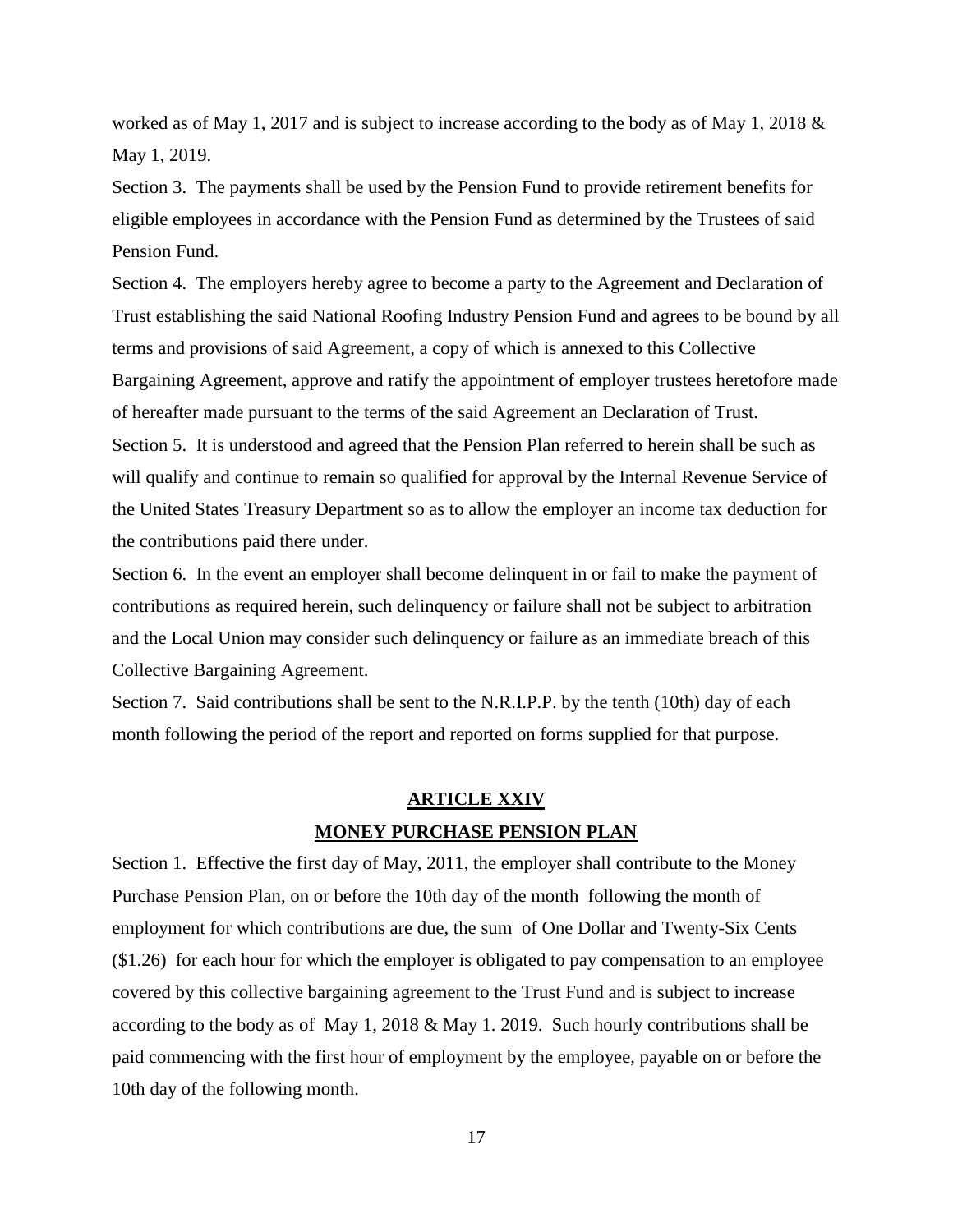Section 1b. The employer agrees to pay to the Money Purchase Pension Plan on behalf of each apprentice employee who is in their first increment (up to 1500 Hours only) covered by this Agreement the sum of \$.25 per hour for each hour worked. When an apprentice moves to his second increment (after 1500 hours are worked) the contribution rate will be One Dollar and Twenty-Six Cents (\$1.26) per hour thereafter for each hour worked.

Section 2. The employer agrees to be bound by and party to the aforesaid Agreement and Declaration of Trust, and any amendments thereto, creating the Trust Fund and ratifies any action taken by the employers authorized to designate employer trustees and any action taken by such trustees, together with their successor trustees.

Section 3. In the event the employer shall fail to pay the contributions required of said employer or otherwise fail to comply with the terms of this Article or the rules and regulations adopted by the trustees of the said Trust, the Union, upon notice from said Trust Fund, may forthwith withdraw employees from said employer or utilize other measures available to it until such breach is cured, without first resorting to arbitration. Such remedy shall be in addition to any other remedies available to the Union or the Trustees of such Trust Fund. If employees are withdrawn from the employer in order to collect such contributions, such employees shall be paid for lost time up to sixteen (16) hours, provided, however, that the Local Union shall have first given the employer and the employees five (5) days notice, by certified mail, of its intention to withdraw such employees.

Section 4. The contributions required by this Article shall accrue with respect to all hours worked by any working foreperson, journeyperson, or apprentice represented by the Union or for any person doing work within the jurisdiction of the union and said contributions shall accrue with respect to all hours worked by employees covered by the terms of the Agreement within or outside the geographical jurisdiction of the Union, except that when work is performed outside the Union's jurisdiction where another fringe benefit fund of a similar kind exists and the employer makes a contribution to that fund, the said employer shall not be required to make a contribution to the Trust Fund.

Section 5. Liquidated damages in the sum of ten (10%) shall automatically be due and payable on contributions paid past the due date, together with the interest of twelve percent (12%) or such other amount established by the Board of Trustees. In addition, the employer shall be liable for all costs and attorney's fee incurred by the Trust.

18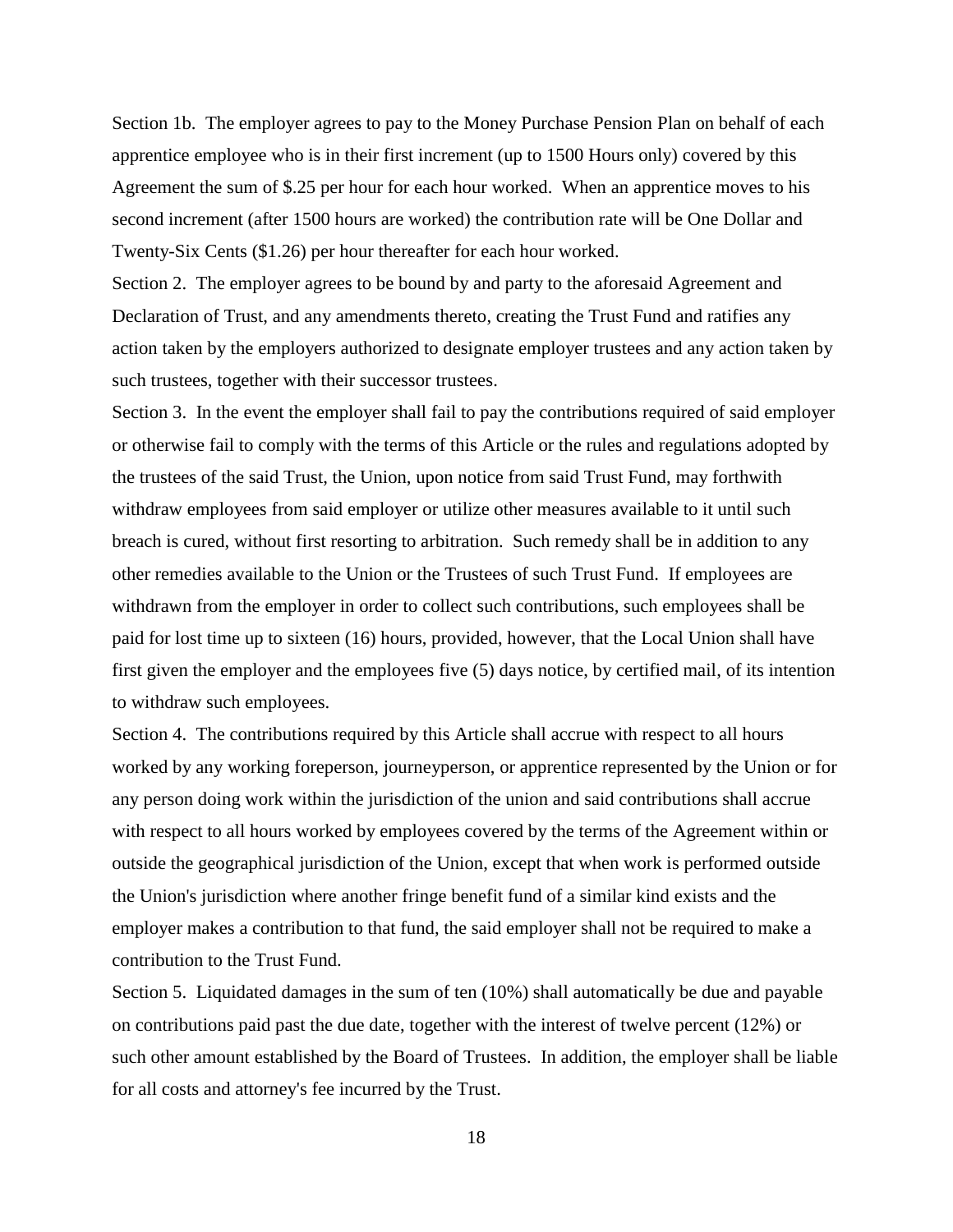Section 6. The employer agrees to contribute One Dollar and Twenty-Six Cents (\$1.26) per hour worked by all employees covered by this agreement to the pension plan office for the purpose of furnishing retirement income for the employees. The employers agree to remit these amounts and number of hours worked for each employee to Roofers Union Local #210, 4901 East Lake Rd., Erie, PA. 16511 or designated bank depository with a copy of the deposited check sent to Roofers Union Local #210 office between the 1st and 15th of each month. Any rules and regulations, established by the pension plan shall be a part of this agreement.

### **ARTICLE XXV ASSIGNS AND HEIRS**

This agreement shall be binding upon the parties hereto, their successors, administrators, executors, and assignee. In the event any part of the employers' operation is sold, leased, transferred or taken over by sale, transfer, lease, assignment, receivership, or bankruptcy, such operation shall continue to be subject to the terms and conditions of this agreement for the life thereof. The employer shall give notice of the existence of this agreement to any purchaser, transferee, leasee, assignee, etc. of the operation covered by this agreement or any part thereof. Such notice shall be in writing with a copy to the union not later than the effective date of transaction.

### **ARTICLE XXVI BONDING CLAUSE**

Section 1. A contractor or employer whose principal place of business is located outside the territory of this agreement shall, upon becoming signatory to this agreement, post bond with the trustees of the funds, of the union guaranteeing the payments agreed to herein. Any individual, firm or corporation who, for the first time or after a lapse of one year or more, employ persons to perform work within the scope and territory of this agreement shall, upon unbecoming signatory to this agreement, post a similar bond. The amount of such bond shall in each case be equal to ten (10) times the anticipated weekly obligation to the funds based upon the average number of employees subject hereto who are expected to be employed during the first three months of operation, but shall not be less than ten thousand dollars (\$10,000.00) and may be a cash bond or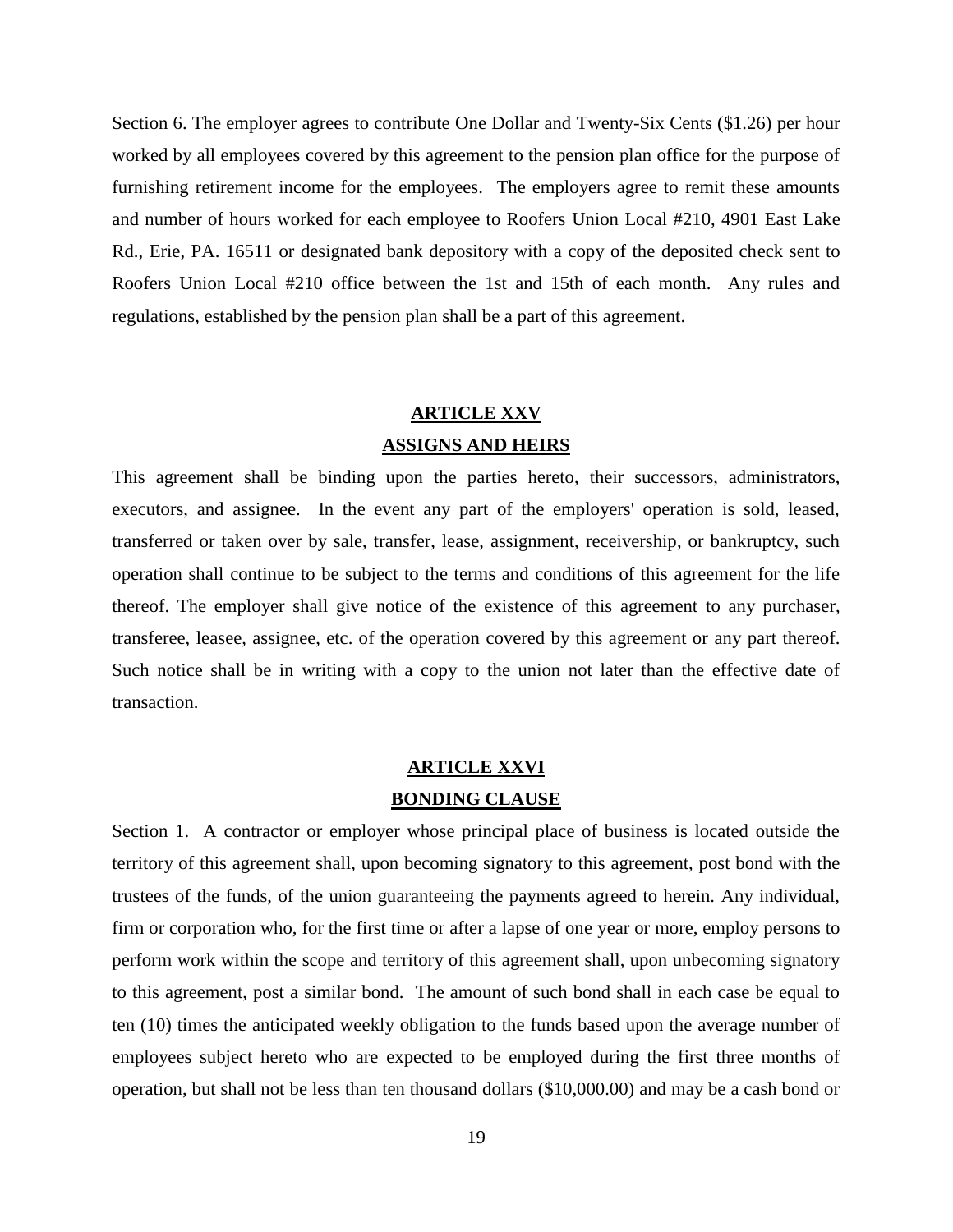a bond with corporate surety. Such bond shall be retained by the trustees and shall be returned less any amount owing to the funds at such time.

- A. In the case of out-of-town contractors, when the job is completed and:
- B. In the case of new contractors, at the end of one year following the execution of this agreement.

#### **ARTICLE XXVII**

The Local Union party to this agreement shall be considered as an employer, under this agreement for the purpose of paying contributions as contained in this agreement for its employees.

#### **ARTICLE XXVIII**

#### **VISITATION**

The authorized representative(s) of the union shall have access to jobs where employees covered by this agreement are employed, provided that he/she does not unnecessarily interfere with their work, and further provided such union representative(s) comply with the owner's rules and regulations pertaining to visitations.

#### **ARTICLE XXIX**

#### **TERMINATION OF AGREEMENT**

This agreement shall be binding upon both parties and shall expire on April 30, 2014 unless extended or renewed by mutual agreement of both parties. Notice on intent to amend the provisions of this agreement shall be in writing by the party desiring such change or amendment to the other, ninety (90) days prior to said expiration date, by registered or certified mail. During the first thirty (30) day period the proposed changes and amendments shall be reduced to writing and from that time on no other changes or amendments other than those proposed at this meeting shall be considered during the course of negotiations unless agreed upon mutual consent. Failure to serve such notice shall automatically continue the present agreement in full force and effect for the year follows and each succeeding year thereafter.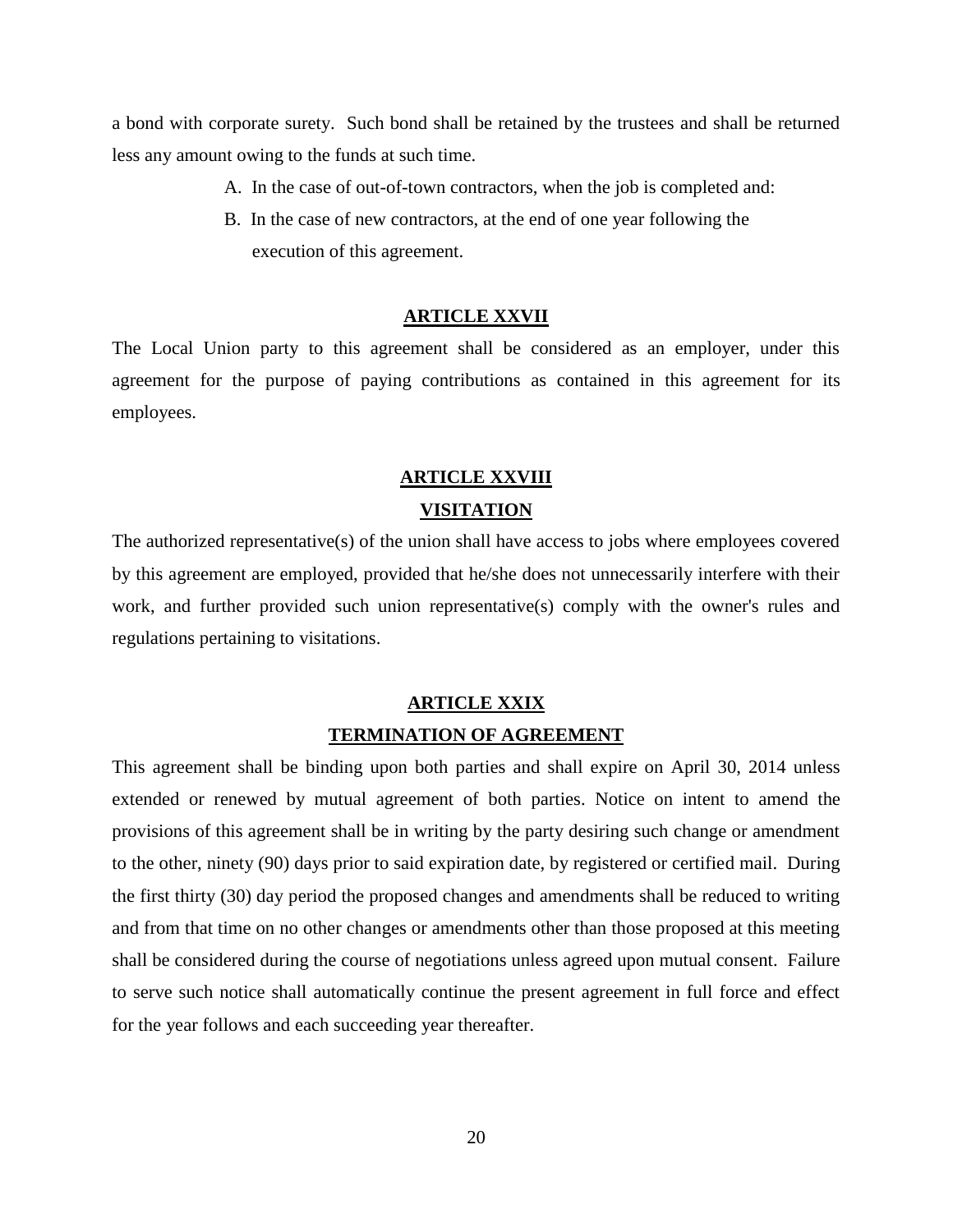#### **EQUAL TREATMENT**

If the Union should agree to or permit more favorable terms or conditions including payment of fringe items and wages, to other employers union or nonunion, the union agrees that such more favorable terms shall be automatically extended and granted to all contractors and association signatory hereto.

#### **SIGNING OF LABOR AGREEMENT**

Each employer hiring journeyperson or apprentice roofers of Local #210 will sign a union contract with the labor organizations.

#### **FILING OF CONTRACTS**

All copies of signed contracts will be on file at Roofers Union Local #210 office, 4901 East Lake Rd., Erie, Pennsylvania 16511; United Union of Roofers, Waterproofers & Allied Workers, 1660 L Street, N.W., Suite 800, Washington, D.C. 20036.

#### **ARTICLE XXX**

Section 1. This agreement shall remain in full force and effect through April 30, 2020 and shall automatically continue from year to year thereafter unless either party notifies the other in writing at least ninety (90) days in advance of the expiration date, notification to negotiate changes or discontinue the agreement.

Section 2. In the event notice is given by either party of a desire to negotiate any changes in this agreement, both parties shall commence negotiations. Thereafter, negotiations shall continue in good faith until all proposed changes shall have been considered and determined. (Refer to Section 1 above).

Section 3. All provisions of this agreement together with any amendments and supplements thereto shall be interpreted in a manner which is in conformity with the National Labor Relations act of 1947, as amended.

Section 4. In the event any article or provision shall be held invalid, as herein above described, the parties shall within thirty (30) days thereafter meet and negotiate concerning the modification of or substitution for such clause.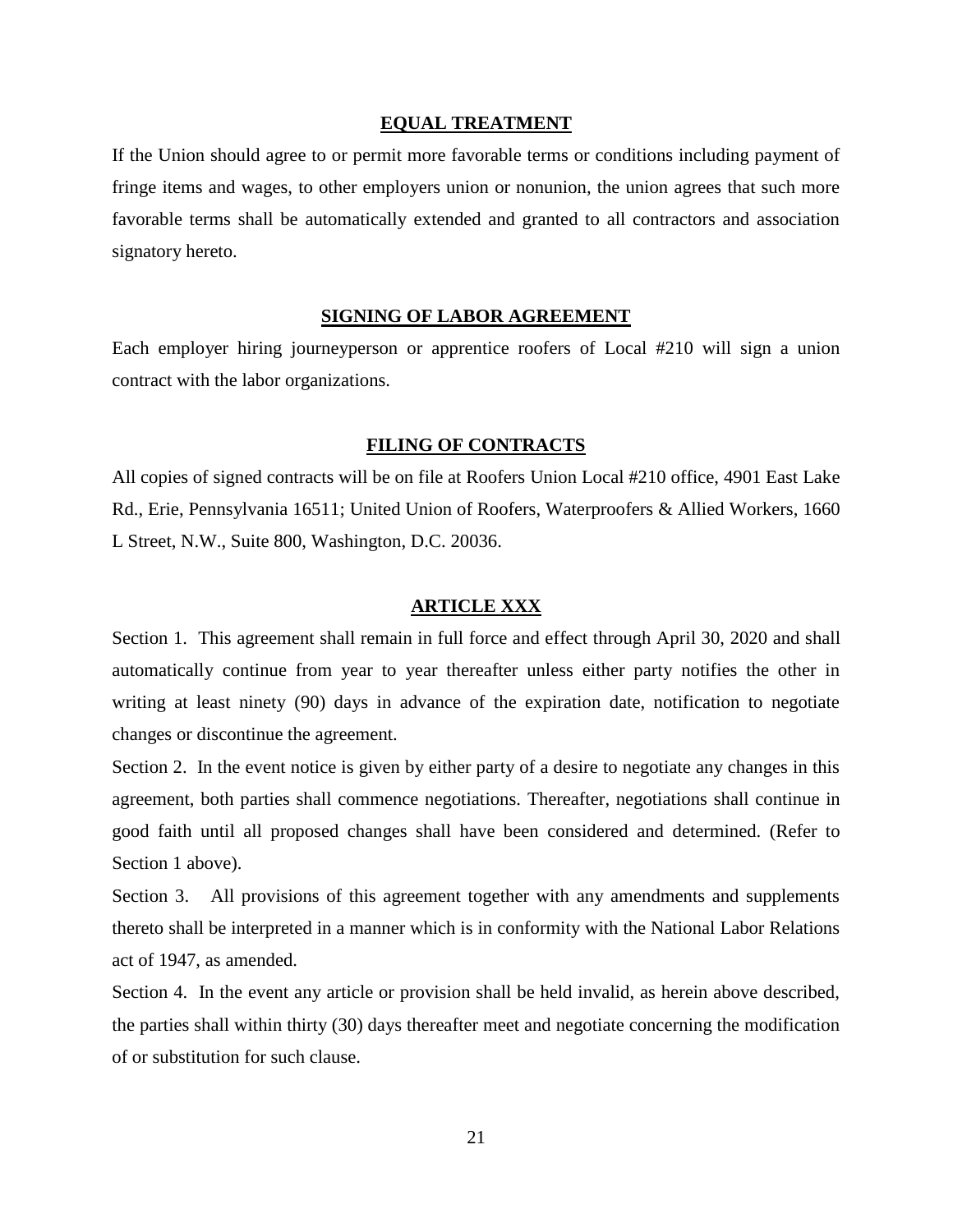Section 5. In the event any article or provision shall be held invalid, as herein above described, the parties shall within thirty (30) days thereafter meet and negotiate concerning the modification of or substitution for such clause.

## **ROOFERS LOCAL UNION #210 RATES NEW YORK RATE**

### **EFFECTIVE MAY 1, 2017**

| Wage Rate:               | \$29.68 per Hour              |
|--------------------------|-------------------------------|
| Health & Welfare:        | \$ 8.20 per Hour              |
| Annuity:                 | $$1.26$ per Hour              |
| <b>National Pension:</b> | $$3.56$ per Hour              |
| <b>Apprentice Fund:</b>  | 0.25 per Hour<br>$\mathbb{S}$ |
| <b>Benevolent Fund:</b>  | $$-.03$ per Hour              |
| <b>Work Assessment:</b>  | -5.5% of Base Rate            |

#### **Total \$42.95**

### **FOREPERSON RATE**

Foreperson + 2 people \$2.50 Per Hour in addition to Wage Rate of Journeyperson Foreperson + 9 people \$3.00 Per Hour in addition to Wage Rate of Journeyperson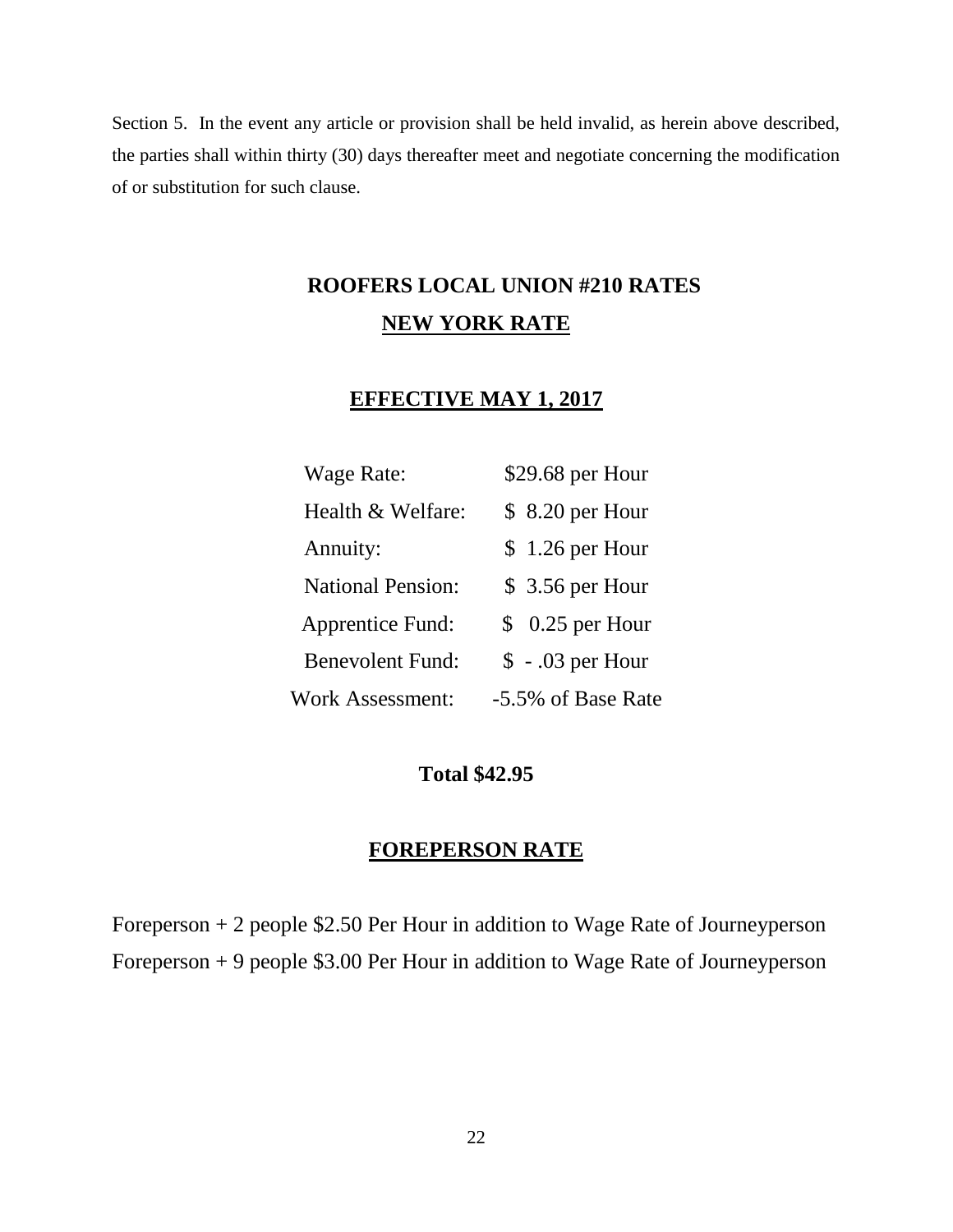### **ASBESTOS PAY**

Anytime a roofer must wear a respirator and protective suit, they will receive an additional \$1.00 Per Hour. This would apply for all asbestos abatement or removal jobs following the NEW YORK STATE CODE, RULE 56.

|                                        | May 1, 2017 Increase \$1.25 | <b>TOTAL</b> \$42.95 |  |  |
|----------------------------------------|-----------------------------|----------------------|--|--|
|                                        | May 1, 2018 Increase \$1.00 | <b>TOTAL</b> \$43.95 |  |  |
|                                        | May 1, 2019 Increase \$1.00 | <b>TOTAL</b> \$44.95 |  |  |
| <b>Contract expires April 30, 2020</b> |                             |                      |  |  |

Jurisdiction: Chautauqua, Cattaraugus, & Allegheny Counties New York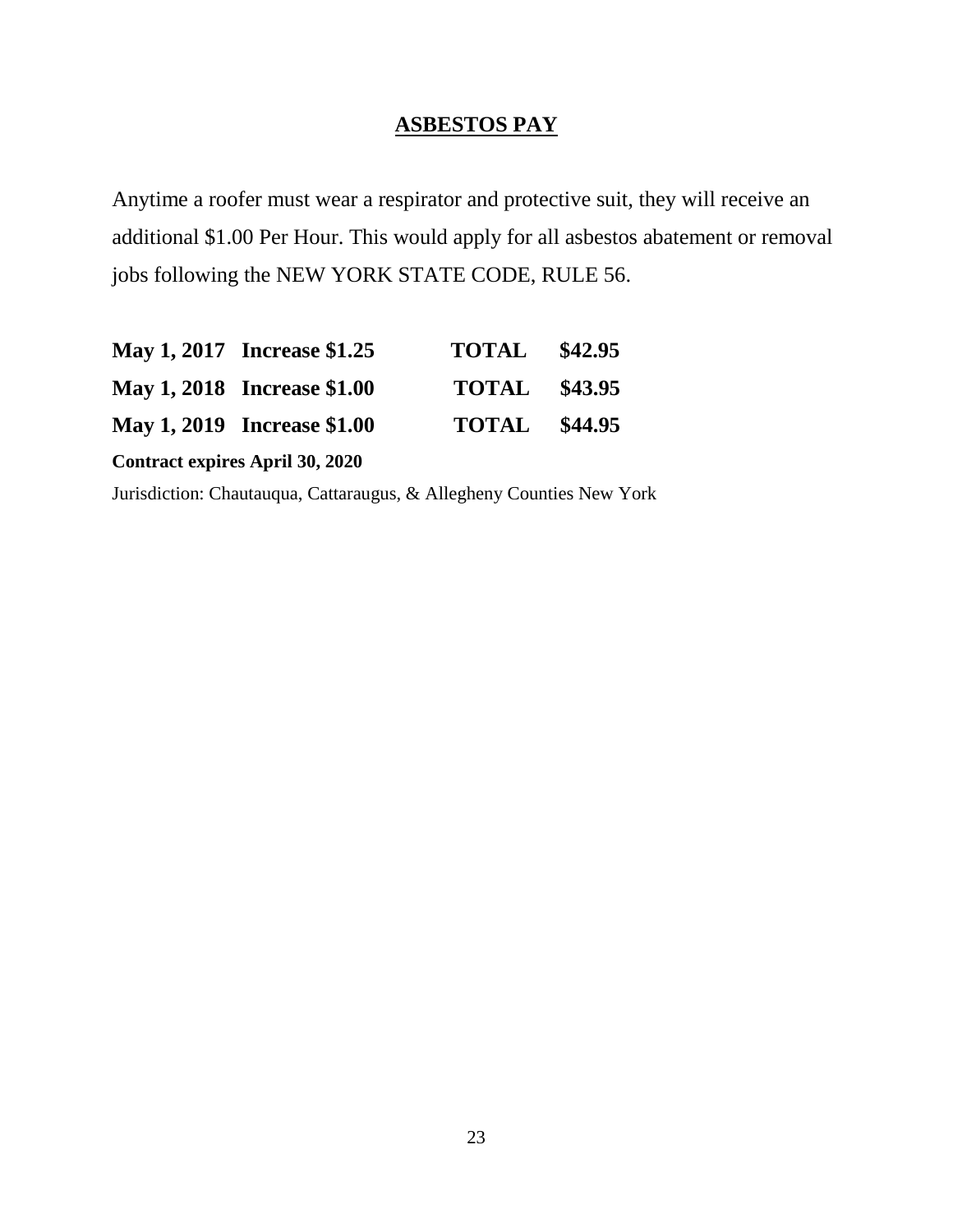In witness and testimony of the provisions and term mutually agreed upon and specified herein the duly authorized officers and/or representatives of both parties hereby affix their signatures and seals this first day of May, 2017.

IN WITNESS WHEREOF, the parties hereto affix their signatures and seal this  $\Box$ DAY of  $\_\_\_\_\_$ , 20 $\_\_\_\_\_\.\$ 

The undersigned agrees to become party to the collective bargaining agreement between Roofers Union Local #210 agreed to and dated May 1, 2017. The undersigned hereby certify that they have read the above aforementioned collective bargaining agreement, and agree to accept and be bound by the terms and provisions thereof and party thereto.

\_\_\_\_\_\_\_\_\_\_\_\_\_\_\_\_\_\_\_\_\_\_\_\_\_\_\_\_\_\_\_\_\_ \_\_\_\_\_\_\_\_\_\_\_\_\_\_\_\_\_\_\_\_\_\_\_\_\_\_\_\_\_\_\_\_\_\_

A.W. FARRELL & SON, INC. UNITED UNION OF ROOFERS, WATER-DUNKIRK, N.Y. PROOFERS & ALLIED WORKERS L.U. #210

(Signature of Officer or Representative) SCOTT A JOHNSON., BUSINESS MANAGER

\_\_\_\_\_\_\_\_\_\_\_\_\_\_\_\_\_\_\_\_\_\_\_\_\_\_\_\_\_\_\_\_\_\_\_\_\_\_\_\_\_\_

MARC T FORSYTHE, PRESIDENT